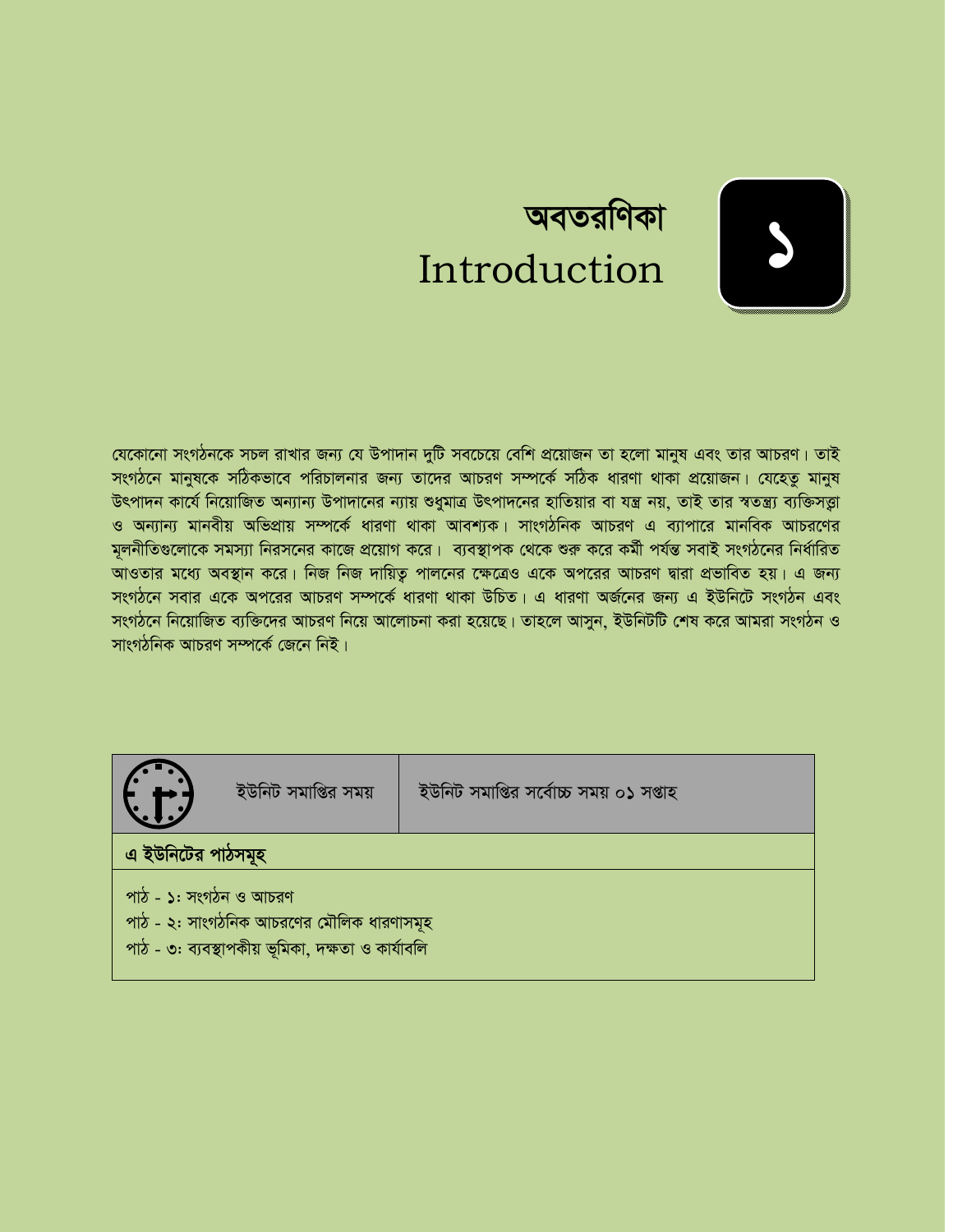সংগঠন ও আচরণ পাঠ ১.১ **Organization and Behavior** 



এ পাঠ শেষে আপনি-

- $\bullet$  সংগঠন কী তা বলতে পারবেন।
- সংগঠনের প্রকারভেদ বর্ণনা করতে পারবেন।
- আচরণ ও সাংগঠনিক আচরণ সম্পর্কে বলতে পারবেন।
- সাংগঠনিক আচরণের মৌলিক উপাদানসমূহ বর্ণনা করতে পারবেন।

সাংগঠনিক আচরণ হলো আচরণ সম্পর্কিত বিদ্যা ও অধ্যয়নের একটি ক্ষেত্র। এটি অধ্যয়নে দেখা যায়, সামাজিক ভাবেই মানুষ সংঘবদ্ধ জীবনযাপনে অভ্যস্থ। এ জীবনযাপনের জন্য প্রয়োজন সংগঠিত সমাজব্যবস্থা। এ ধরনের সমাজব্যবস্থায় মানুষের সব উদ্যম, উদ্যোগ ও কর্মকাণ্ড কোনো না কোনো ধরনের সাংগঠনিক পরিবেশের মধ্যেই পরিচালিত হয়। আমাদের জন্ম থেকে মৃত্যু, কর্মজীবন, শিক্ষা, বিনোদন ইত্যাদি সাংগঠনিক পরিবেশের মধ্যেই আবর্তিত। প্রখ্যাত সমাজবিজ্ঞানী এ্যামিটাই এটজিয়নী (Amitai Etzioni) -এর বিখ্যাত উক্তি "We are born in organizations, educated by organizations, and most of us spared much of our lives working for organizations."

যদি তাই হয়, সাংগঠনিক পৰ্যায়ে মানবিক আচরণ অনুধাবন করার কোনো বিকল্প নেই। সাংগঠনিক পর্যায়ে মানুষ যে আচরণ করে তার সাথে সামাজিক আচরণের অনেক তারতম্য পরিলক্ষিত হয়। সংগঠনে একজন ব্যক্তি কীভাবে ও কেন নির্দিষ্ট আচরণ করে এবং এর পেছনে কী যুক্তি বা শক্তি ক্রিয়াশীল তা জানা আবশ্যক।

কেউ কেউ 'organizing' শব্দের বাংলা প্রতিশব্দ হিসেবে 'সংগঠন' শব্দ ব্যবহার করেন। ব্যাকরণীয় দৃষ্টিকোণ থেকে প্রকৃতপক্ষে এর প্রতিশব্দ 'সংগঠিতকরণ' হওয়া বাঞ্জনীয়। 'organization' শব্দের অর্থ- 'সংগঠন'। এ বইয়ে মূলত 'সংগঠন' শব্দটি ব্যবহার করলেও সংগঠিতকরণ শব্দটিও একই অর্থে ব্যবহার করা হবে।

### সংগঠন কী?

### **What is Organization?**

প্ৰাৱম্ভেই বলা হয়েছে সংগঠনের সাথে মানুষ কীভাবে জড়িত। সাংগঠনিক আচরণ বুঝতে হলে প্রথমেই 'সংগঠন' এবং 'আচরণ' কে বুঝতে হবে। সাধারণত: সংগঠন বলতে মানুষের যে কোনো ঐক্যবদ্ধ কর্ম প্রয়াসকে বুঝায়। সমাজবিজ্ঞানীরা বিভিন্নভাবে সংগঠনকে সংজ্ঞায়িত করেছেন। কেউ কেউ সংগঠনকে একটি সামাজিক একক (Social Unit), আবার কেউ একে সামাজিক ব্যবস্থা (Social System) হিসেবে চিহ্নিত করেছেন। তাদের মতে, মানুষ যখন এককভাবে কোনো জটিল কাজ নিজে সম্পাদন করতে পারেনা তখন অপরের সাহায্যে তা সম্পন্ন করার উদ্যোগ নেয়। এভাবে দুই বা ততোধিক ব্যক্তি একত্রিত হয়ে কতিপয় সাধারণ লক্ষ্য অর্জনের জন্য নিজেরা সংগঠিত হয় এবং সৃষ্টি করে সংগঠনের।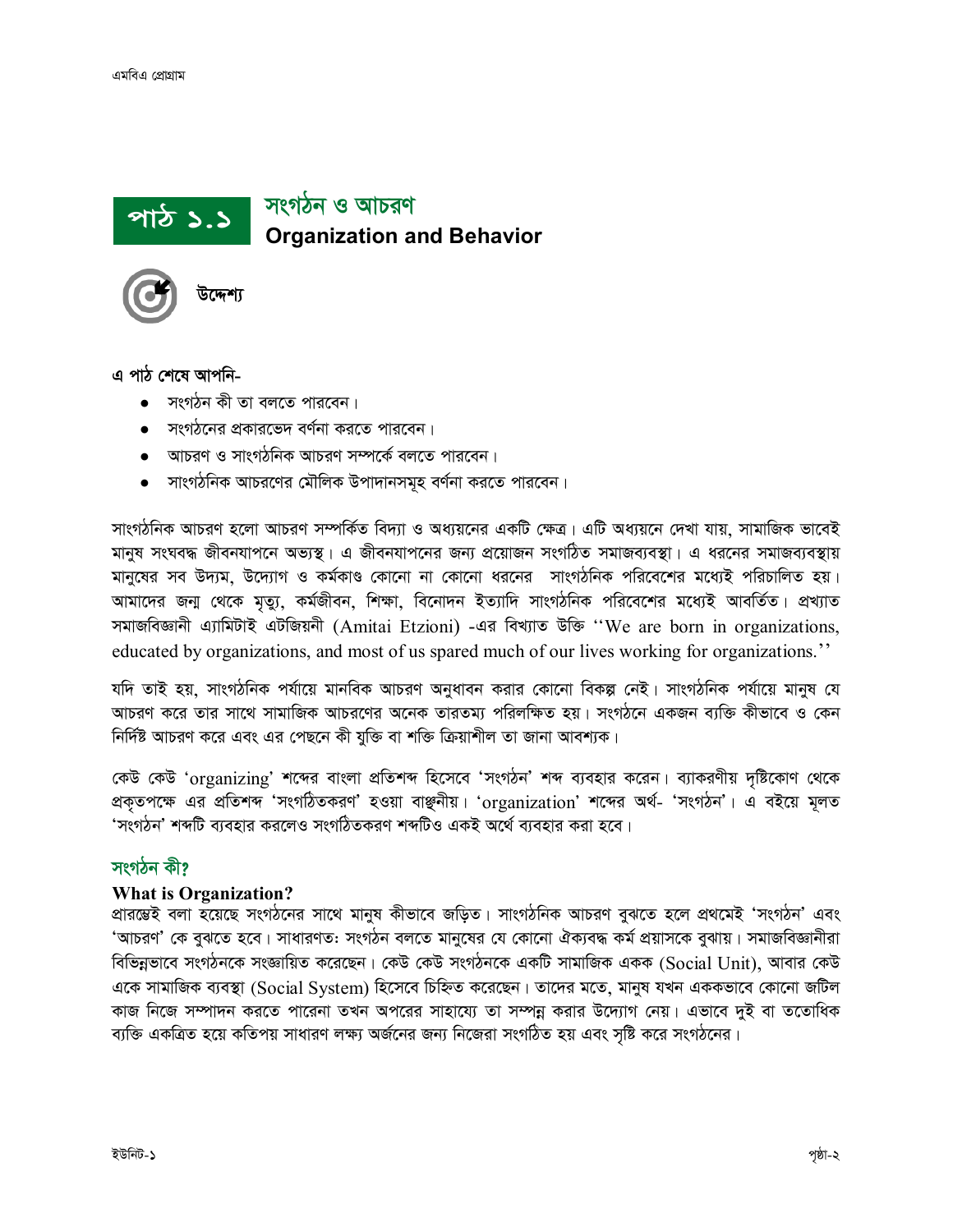প্রখ্যাত সমাজবিজ্ঞানী ট্যালকট পারসন্স এবং থিওডর ক্যাপলো নিম্নোক্তভাবে সংগঠনকে সংজ্ঞায়িত করেছেন:

- **O** ''সংগঠন হলো একটি সামাজিক একক যা সুনির্দিষ্ট লক্ষ্য অর্জনের নিমিত্তে ইচ্ছাকতভাবে গঠিত ও পুনর্গঠিত रश" | [Organizations are social units of human groupings deliberately constructed and reconstructed to seek specific goals.] - Talcott Parsons
- $\bullet$  ''সংগঠন হলো একটি সামাজিক ব্যবস্থা যা কতিপয় বিশেষ উদ্দেশ্য অর্জনের লক্ষ্যে প্রতিষ্ঠা করা হয়।'' [An organization is a social system deliberately established to carry out some definite purpose.] - Theodore Caplow

এ দুটো সংজ্ঞা বিশ্লেষণ করলে দেখা যায় যে, সংগঠন হলো একটি লক্ষ্য অভিমুখী, পরিকল্পিত ও ঐক্যবদ্ধ সামাজিক প্রতিষ্ঠান বা সত্না যা একক বা দলীয় উদ্দেশ্য অর্জনে সহায়তা করে থাকে। সুতরাং সংগঠনকে মানুষের অভীষ্ট লক্ষ্য অৰ্জনের উদ্দেশ্যে যেকোনো ঐক্যবদ্ধ মানবীয় প্রচেষ্টা বা প্রয়াস হিসেবে অভিহিত করা যায়।

### সংগঠনের প্রকারভেদ

### **Types of Organization**

পূর্বেই আলোচিত হয়েছে, সংগঠন কীভাবে মানুষের আচরণে প্রভাব বিস্তার করে। সংগঠনের ধরন অনুযায়ী মানুষের আচরণেও পরিবর্তন আসে। সাধারণত: সংগঠনকে দুই ভাগে ভাগ করা হয়-

- ১. আনুষ্ঠানিক সংগঠন
- ২. অনানুষ্ঠানিক সংগঠন

### ১. আনুষ্ঠানিক সংগঠন

### **Formal Organization**

বম্ভূতঃপক্ষে প্ৰত্যেক প্ৰতিষ্ঠানই এক একটি আনুষ্ঠানিক সংগঠন। প্ৰতিষ্ঠানের শীৰ্ষস্থানীয় প্ৰশাসক/ব্যবস্থাপকেরা আনুষ্ঠানিক সংগঠনের রুপরেখা প্রণয়ন করেন। তারাই প্রতিষ্ঠানের ভিশন, মিশন, কৌশলিক পরিকল্পনা, পলিসি ও কার্যপদ্ধতি ইত্যাদি নিৰ্ধাৱণ করার পাশাপাশি সাংগঠনিক কাঠামো তৈরি করেন। সাংগঠনিক কাঠামোর মধ্যেই আনুষ্ঠানিক সংগঠন প্রতিবিম্বিত হয়। আনুষ্ঠানিক সংগঠনে নিম্নোক্ত বিষয়গুলো নিৰ্ধারণ ও সংজ্ঞায়িত করে দেয়া হয়:

- ক, কর্মীদের মধ্যে পারস্পরিক সম্পর্ক
- খ. কে কার নিকট জবাবদিহি করবে তার রুপরেখা
- গ. আনুষ্ঠানিক যোগাযোগ চ্যানেল কিরুপ হবে তা সম্পর্কিত নিয়মাবলী
- ঘ. কর্তৃতের স্তর।

আনুষ্ঠানিক সংগঠনের সবাইকে নির্ধারিত দায়িত্ব অবধারিতভাবে পালন করতে হয়। দায়িত্বে অবহেলার জন্য শাস্তির বিধান থাকে।

### ২. অনানুষ্ঠানিক সংগঠন

### **Informal Organization**

প্রতিষ্ঠানের অভ্যন্তরে শংখলা ও কর্তৃত্বের স্তর সৃষ্টির জন্য আনুষ্ঠানিক সংগঠনের কোনো বিকল্প নেই। তবে আনুষ্ঠানিক সংগঠনের ভেতরেও অনেক না-বলা-কথা থেকে যায় যা সাংগঠনিক কাঠামো থেকে অনুধাবন করা যায় না। আনুষ্ঠানিক সম্পর্কের বাইরেও কর্মকর্তা-কর্মচারীরা পাস্পরিক সম্পর্কের সৃষ্টি করে - কথাবার্তা বলে, তথ্য বিনিময় করে, বন্ধুতু তৈরি করে। তাই আনুষ্ঠানিক সংগঠনের আওতার মধ্যে থেকেই মানবীয় আচরণ বিবেচনা করতে হবে।

বিভিন্ন স্বার্থের কারণে প্রতিষ্ঠানের কর্মীরা ক্ষুদ্র ক্ষুদ্র অনানুষ্ঠানিক দল গঠন করে। এরূপ দল মনে মনে গড়ে তোলা হয়-লিখিতভাবে এর প্রকাশ থাকে না। এরূপ দল অনানুষ্ঠানিক সংগঠনের জন্ম দেয়। আনুষ্ঠানিক কাঠামোর ভেতরে থেকেই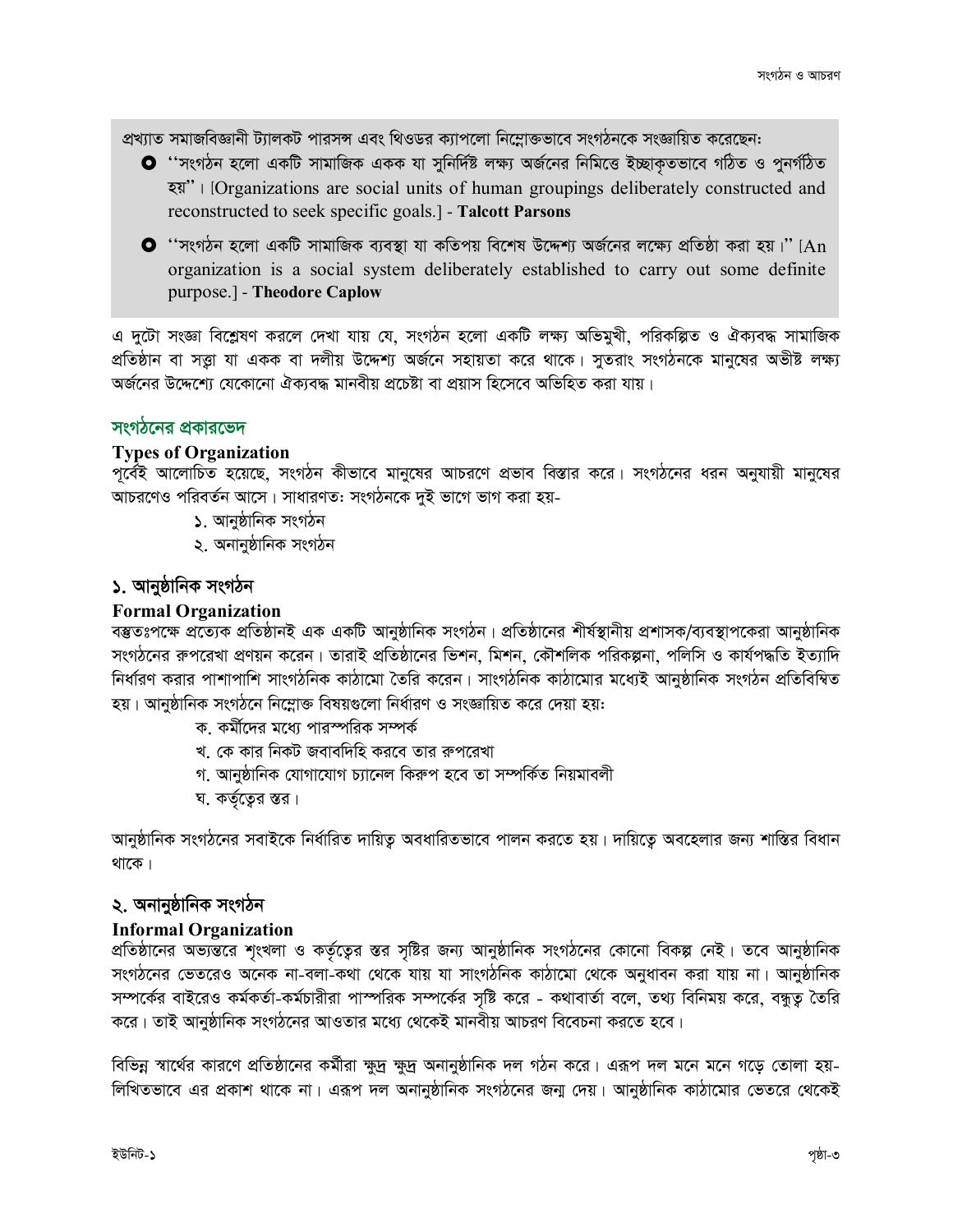অনানুষ্ঠানিক সংগঠনের সৃষ্টি হয়। প্রত্যেক কর্মচারী দৈনন্দিন কার্যাবলি সম্পাদনকালে বিভিন্ন কর্মীর সাথে মেশার সময়, মধ্যাহ্ন-ভোজনের সময়, চা খাবার অবসরে কিংবা সামাজিক অনুষ্ঠানে তাদের প্রতিষ্ঠান সম্পর্কিত বিভিন্ন প্রকার তথ্য আদান-প্ৰদান করতে পারে। যখন অনেক লোক একই স্থানে একত্রে মিলেমিশে কাজ করে তখন সেখানে স্বাভাবিক নিয়মেই অনানুষ্ঠানিক সম্পর্কের সৃষ্টি হয়। অনানুষ্ঠানিক সম্পর্কই হলো অনানুষ্ঠানিক সংগঠনের ভিত্তি। অনানুষ্ঠানিক সংগঠন প্রতিষ্ঠানের ভেতরে কর্মরত ব্যক্তিদের মধ্যকার ব্যক্তিগত সম্পর্কের একটি নেটওয়ার্ক। এরূপ সম্পর্কের সাথে আনুষ্ঠানিক সম্পর্কের কোনো সংশ্লিষ্টতা নেই। সবাই স্বতঃপ্রবত্ত হয়ে এরূপ সম্পর্ক গড়ে তোলে।

### আচরণ কী?

### **What is Behavior?**

আচরণ হলো আমাদের আবেগ, অনুভূতি ও মনোভাবের বহিঃপ্রকাশ। অর্থাৎ, মানুষ যেসব কাজ করে সেসব কাজ বা ক্রিয়াই হলো আচরণ। যেমন- মানুষ হাত নাড়ে, ঘুমায়, কথা বলে, ইত্যাদি কাজই তার এক একটি আচরণ। মানুষের অন্যতম বৈশিষ্ট্য হলো সে উদ্দীপকের প্রতি সাড়া প্রদানে সক্ষম। আচরণ হলো বিশেষ কোনো উদ্দীপকের প্রতি প্রাণী বা মানুষের সাড়া প্রদান। উদ্দীপকের প্রতি মানুষের এ সাড়া প্রদানকে প্রত্যুত্তর বা প্রতিক্রিয়া বলে। এ দৃষ্টিকোণ থেকে আচরণকে প্রতিক্রিয়ার সামগ্রিক রুপ বা প্রত্যুত্তরের সমষ্টি বলা যেতে পারে।

মানুষ কোনো নির্দিষ্ট লক্ষ্য অর্জনের জন্য সচেতনভাবে উদ্দীপকের প্রতি সাড়া দেয়। এ অর্জন করার সক্রিয় প্রচেষ্টার মধ্যেই আমরা ব্যক্তির আচরণ প্রত্যক্ষ করে থাকি। অবশ্য উদ্দেশ্যমুখী আচরণ ব্যক্তির প্রত্যক্ষণ (perception) ক্ষমতার ওপর নিৰ্ভৱশীল। প্ৰত্যক্ষণ হলো পাৱিপাৰ্শ্বিক অবস্থা সম্পৰ্কে ব্যক্তিৱ উপলব্ধিজনিত জ্ঞান যাৱ মাধ্যমে ব্যক্তি চতুৰ্পাৰ্শ্বস্থ পৱিবেশ সম্পর্কে সজাগ হয় । প্রত্যক্ষণ একটি ব্যক্তিগত অনুভব প্রক্রিয়া। এ কারণে এক ব্যক্তির আচরণের সাথে আরেক ব্যক্তির আচরণে ভিন্নতা পরিলক্ষিত হয়। প্রত্যক্ষণ সম্পর্কে আমরা ইউনিট ৩- এ আরো বিস্তারিত আলোচনা করবো। মানুষের আচরণের ভিন্নতা দুই ধরনের উপাদানের দ্বারা প্রভাবিত হয়-

- ১. ব্যক্তিগত উপাদান
- ২. পরিবেশগত উপাদান

ব্যক্তির স্বাভাবিক আগ্রহ, ব্যক্তিত্ব, প্রেষণা, বয়স, লিঙ্গ, মূল্যবোধ, মনোভাব, ক্ষমতা ইত্যাদি ব্যক্তিগত উপাদানের অন্তর্ভুক্ত। অপরদিকে, Physical conditions, সাংগঠনিক ও সামাজিক-সাংস্কৃতিক পরিবেশগত উপাদানের অন্তর্ভুক্ত। সুতরাং আমরা বলতে পারি, আচরণ হলো ব্যক্তি এবং তার পরিবেশের মধ্যে সংঘটিত মিথস্ক্রিয়ার ফলাফল। এ দুই উপাদানের তারতম্যের কারণে মানুষের আচরণে ভিন্নতা পরিলক্ষিত হয়।

মানুষ উদ্দেশ্যমুখী আচরণ করলেও প্রায়শই তার আচরণের কারণ সে জানেনা। এর কোনো যৌক্তিক ব্যাখ্যাও পাওয়া যায়না। মানুষ তার অবচেতন মনের দ্বারা প্রভাবিত হয়েও ভিন্ন ভিন্ন আচরণ করে থাকে। অবচেতন মন আমাদের অবদমিত ইচ্ছা পূরণের এক স্বপ্ন ভাণ্ডার হিসেবে কাজ করে বিধায় আচরণে অবচেতন মনের প্রভাব পড়ে। সুতরাং, উদ্দীপক ও ব্যক্তির মধ্যে সংঘঠিত মিথস্ক্রিয়ার ফলে আচরণের সৃষ্টি হলেও মানুষের আচরণের পেছনে অবচেতন মনের প্রভাবও যথেষ্ট।

সংগঠন এবং আচরণ সম্পর্কে জানা হলো। তাহলে এবার আসন সাংগঠনিক আচরণ সম্পর্কে জেনে নিই।

### সাংগঠনিক আচরণের অর্থ

### **Meaning of Organization Behavior**

আচরণ বিজ্ঞানের (Behavioral Science) শাখা ব্যাপকভাবে বিস্তৃত। তার মধ্যে সাংগঠনিক আচরণ একটি অত্যন্ত গুরুতুপূর্ণ শাখা যেখানে সংগঠনে মানবিক আচরণ নিয়ে আলোচনা করা হয়েছে। এ দিক থেকে একে মানবিক আচরণ সম্বন্ধীয় বিজ্ঞান বলা হয়। সাংগঠনিক আচরণ প্রতিষ্ঠান পর্যায়ে কর্মরত ব্যক্তিবর্গের নানা ক্রিয়া-প্রতিক্রিয়া গভীরভাবে পর্যবেক্ষণ করে সদস্যদের দৃষ্টিভঙ্গি, বিশ্বাস, আস্থা, কর্মতৃপ্তি ইত্যাদি সম্পর্কে সঠিক ধারণা দেয়। প্রতিষ্ঠান কোনো পণ্য তৈরি করার জন্য বিভিন্ন উপাদান ব্যবহার করে, যেমন- যন্ত্রপাতি, কাঁচামাল, নগদ অর্থ ইত্যাদি। কিন্তু এ উপাদানগুলো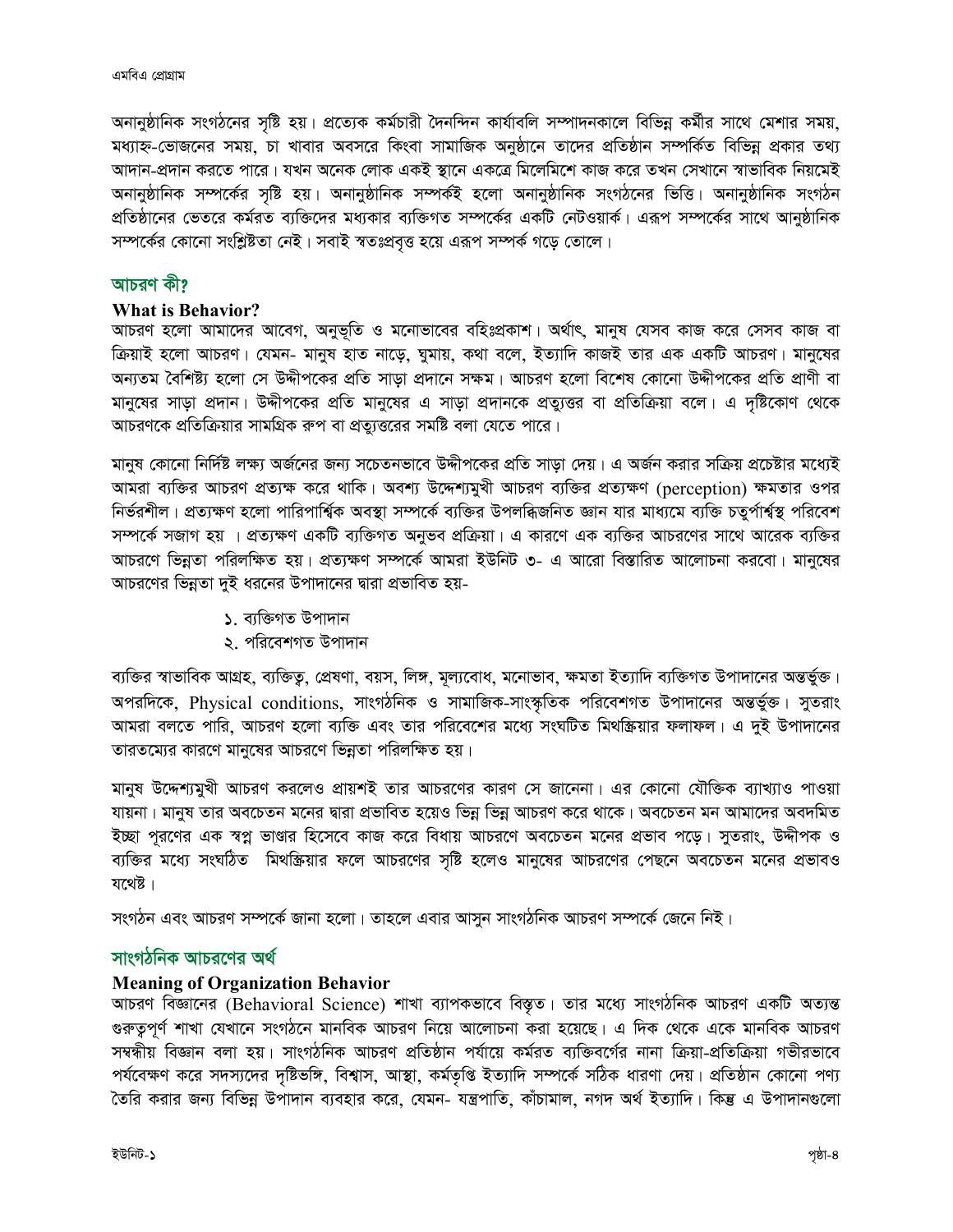মানুষের ছোঁয়া না পেলে কোনো দ্রব্যে পরিণত হওয়া সম্ভব নয়। শিল্প প্রতিষ্ঠানে সুষ্ঠ ও সম্ভোষজনক কার্য সম্পাদন নির্ভর করে প্রতিষ্ঠানের কর্মীদের মানবিক সম্পর্কের উপর।

মানবিক সম্পর্ক বলতে একদিকে যেমন শ্রমিক-ব্যবস্থাপক-মালিক সম্পর্ককে বুঝায় তেমনি শ্রমিকদের নিজেদের মধ্যকার সম্পর্কও এর অন্তর্ভুক্ত। প্রতিষ্ঠানের উদ্দেশ্য অর্জনের লক্ষ্যে শ্রমিক-কর্মীদের আচরণের ধরন ও প্রকৃতি, তাদের প্রত্যাশা, আবেগ, নৈরাশ্য ও আনন্দ এবং পারস্পরিক ক্রিয়া-প্রতিক্রিয়ার মৌলিক কারণ জানা আবশ্যক। এ দষ্টিকোণ থেকে বলা যায় - ''সাংগঠনিক আচরণ কোনো প্রতিষ্ঠানে কর্মরত ব্যক্তি বা গোষ্ঠীর বিভিন্ন কার্যকলাপ ও পারস্পরিক মিথস্ক্রিয়া সম্পর্কিত জ্ঞানের অধ্যয়ন, পর্যবেক্ষণ, বিশ্লেষণ ও প্রয়োগকে বুঝায়।''

### আসুন, সাংগঠনিক আচরণের বহুল ব্যবহৃত দুইটি সংজ্ঞা জেনে নিই:

"Organization behavior is a field of study that investigates the impact of individuals, groups and structure on behavior within organizations for the purpose of applying such knowledge toward improving an organization's effectiveness." - Stephen P. Robbins

"Organizational behavior is the study and application of knowledge about how people act and behave within organizations." - Davis and Newstorm

সংজ্ঞা দুইটি পর্যালোচনা করলে দেখা যায়, কোনো সংগঠনে মানুষের আচরণ নির্ভর করে তার আবেগ, অনুভূতি, মেজাজ, সংবেদনশীলতা, মনোভাব, প্রেষণা, দ্বন্দ্ব বা হতাশা ইত্যাদি বিষয়ের উপর। সংগঠনের অভ্যন্তরীণ ও বাহ্যিক পরিবেশে বিদ্যমান বিভিন্ন উদ্দীপকের প্রতি তারা নানাভাবে সাড়া দিয়ে থাকে যা সংগঠনের পক্ষে-বিপক্ষে যেতে পারে। তাই তাদের আচরণকে সঠিকভাবে পর্যবেক্ষণ, ব্যাখ্যা, বিশ্লেষণ ও যথাযথ নিয়ন্ত্রণের মাধ্যমে কাম্য পরিবেশ সষ্টি করা বাঞ্চনীয়।

### সাংগঠনিক আচরণের মৌলিক উপাদানসমূহ

### **Key Elements of Organizational Behavior**

সংগঠনের মানুষের আচরণ কতিপয় উপাদান দ্বারা প্রভাবিত হয়। এ আচরণ সঠিকভাবে বুঝতে হলে এর উপাদানগুলো সম্পৰ্কে জানা আবশ্যক। সাংগঠনিক আচরণের মৌলিক উপাদানগুলো Keith Davis এবং Newstorm একটি চিত্রের সাহায্যে দেখিয়েছেন:



চিত্র: সাংগঠনিক আচরণের মৌলিক উপাদানসমূহ

(উৎসঃ Keith Davis and John W. Newstrom, organizational Behavior: Human Behavior at Work, McGraw-Hill, 2016]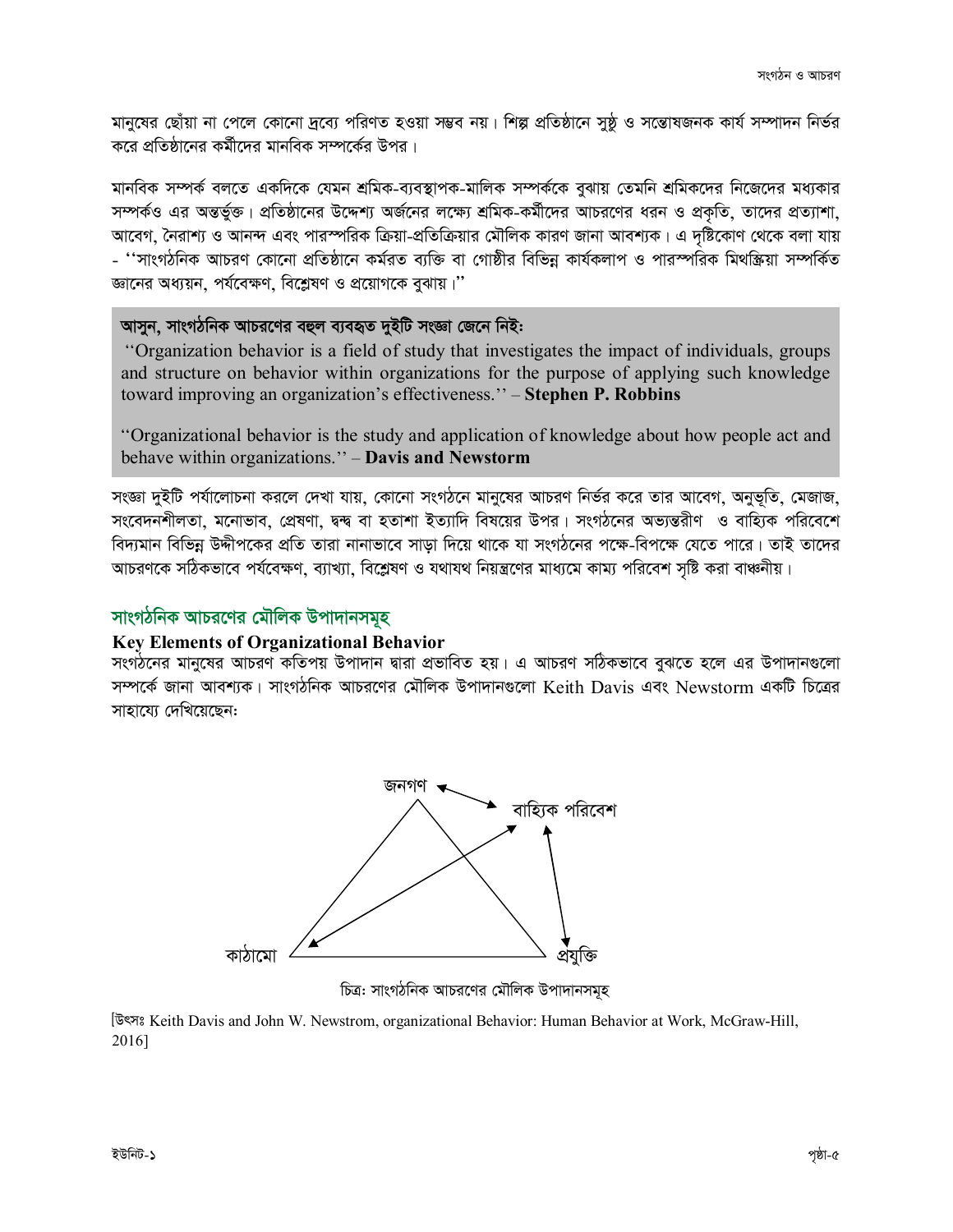নিম্লে প্রধান উপাদানগুলোর সংক্ষিপ্ত বর্ণনা দেওয়া হলো:

১. মানুষ (People): মানুষবিহীন কোনো প্রতিষ্ঠান চলতে পারেনা, সংগঠনের লক্ষ্য অর্জনে মানুষের ভূমিকাই অন্যতম নিয়ামক শক্তি হিসেবে কাজ করে। সংগঠনে 'মানুষ' বলতে কর্মরত ব্যক্তি, দল, উপদল এবং প্রতিষ্ঠানের সাথে সম্পৃক্ত অন্যান্য ব্যক্তিবর্গকে বুঝায়। এ মানুষগুলো সচেতনভাবে পারস্পরিক ক্রিয়া-প্রতিক্রিয়া সম্পাদন করে থাকে। তাদের কামনা-বাসনা ও প্রত্যাশার প্রতি যথাযথ গুরুতু দিয়ে কর্ম পরিবেশ গড়ে তুলতে হয়। অনুকূল পরিবেশ সংগঠনের লক্ষ্য ও কর্মীদের লক্ষ্য যুগপৎভাবে অর্জন করতে সাহায্য করে।

**২. কর্ম (Job and Task):** দক্ষ ও ফলপ্রসূভাবে কর্মসম্পাদনের জন্য কর্ম বিভাজনের সৃষ্টি। প্রতিষ্ঠানের লক্ষ্য সঠিকভাবে অৰ্জনই এর মুখ্য উদ্দেশ্য। গুরুতুপূর্ণ কাজগুলোকে ক্ষুদ্র ক্ষুদ্র কর্মে বিভক্ত করে উপযুক্ত ব্যক্তি বা দলকে সে সব কর্মসম্পাদনের দায়িত্ব ও ক্ষমতা প্রদান করা হয়। দক্ষতার সাথে কর্মসম্পাদন করতে হলে কর্ম বিশ্লেষণ (Job analysis) করে কর্মীদের মধ্যে দায়িত ও কর্তব্য বণ্টন করা আবশ্যক। কর্ম বিশ্লেষণের মাধ্যমে আমরা কাজকে সংজ্ঞায়িত করতে পারি এবং দ্রুততার সাথে কর্মসম্পাদন করতে হলে কর্মচারীদের কিরূপ আচরণ করা প্রয়োজন তা নিরূপণও করতে পারি।

৩. কাঠামো (Structure): সাংগঠনিক কাঠামো দ্বারা একটি প্রতিষ্ঠানে কর্মরত বিভিন্ন স্তরের নির্বাহীগণের আনুষ্ঠানিক সম্পর্ক প্রকাশিত হয়। এছাড়াও এটা নিবহীিদের ক্ষমতা, সীমারেখা এবং তাদের উপর ন্যস্ত কার্যাবলি ও পদমর্যাদা নির্দেশ করে। স্বাভাবিকভাবেই এর মাধ্যমে পরিষ্কারভাবে বুঝা যায়, কর্মসম্পাদনের জন্য কে কার নিকট দায়ী। সংগঠনে কাঠামো দুই ধরণের সম্পর্ক তুলে ধরে, যথাঃ উল্লুম্ব (Vertical) এবং অনুভূমিক (Horizontal)। ক্ষমতা যখন উপর থেকে নিচের দিকে প্রবাহিত হয় তখন তাকে উল্লম্ব সম্পর্ক বলে। অন্যদিকে, একই পদমর্যাদা সম্পন্ন বিভিন্ন কর্মকর্তার মধ্যে বিরাজমান সম্পৰ্ককে অনুভূমিক সম্পৰ্ক বলে। বিভিন্ন প্ৰকার সাংগঠনিক কাঠামো, টেকনিক্যাল দিক এবং সুবিধা-অসুবিধা সম্বন্ধে পরিষ্কার ধারণা থাকলে ব্যবস্থাপকদের পক্ষে প্রতিষ্ঠানের জন্য উপযুক্ত সাংগঠনিক কাঠামো নির্বাচন সহজতর হয়।

8. প্রক্রিয়া (Process): ব্যবস্থাপকগণ কীভাবে এবং কোন পন্থায় কার্য সম্পাদন করবেন তা সংগঠনের কাঠামোর দ্বারা প্রকাশ করা যায় না। এজন্য প্রয়োজন ব্যবস্থাপকীয় প্রক্রিয়া যার মাধ্যমে কার্য সম্পাদনের উপায়, প্রয়োজনীয় প্রেষণা ও সস্পষ্ট নির্দেশনার উল্লেখ থাকে। কার্য সম্পাদন প্রক্রিয়া প্রতিষ্ঠান ভেদে ভিন্ন ভিন্ন রকমের হয়ে থাকে।

৫. সাংগঠনিক পরিবেশ (Organizational Environment): প্রতিষ্ঠানের অভ্যন্তরে বিরাজমান সামগ্রিক অবস্থাকে সাংগঠনিক পরিবেশ বা অভ্যন্তরীন পরিবেশ বলে, যেখানে সকল কর্মী তাদের কর্তব্য ও কর্মসম্পাদন করে। এ পরিবেশের উপাদানের মধ্যে মালিকপক্ষ, শেয়ারহোল্ডার, কর্মচারী এবং পরিচালক পর্যদ অন্তর্ভুক্ত। এসব উপাদান প্রত্যক্ষ বা সরাসরিভাবে ব্যবস্থাপনার কার্যক্রমের উপর প্রভাব বিস্তার করে। কারণ এরা খুব কাছে থেকে ব্যবস্থাপনার কার্যকে অবলোকন করে। এ পরিবেশ যত কর্মী অনুকল ততই সংগঠনে গতিশীলতা বাড়ে।

৬. বাহ্যিক পরিবেশ (External Environment): বাহ্যিক পরিবেশ বলতে কোনো প্রতিষ্ঠানের পারিপার্শ্বিক অবস্থাকে বুঝায়। এ পরিবেশ দুভাগে বিভক্ত: *(ক) সাধারণ পরিবেশ এবং (খ) কার্য পরিবেশ*। প্রতিষ্ঠানের সামগ্রিক প্রেক্ষাপটে যেসব পারিপার্শ্বিক অবস্থা/শক্তিসমূহ প্রতিষ্ঠানকে প্রভাবিত করে সেগুলো দ্বারা সৃষ্টি হয় সাধারণ পরিবেশের। অধিকাংশ প্রতিষ্ঠানের সাধারণ পরিবেশের উপাদানগুলো হলো- অর্থনৈতিক, প্রযুক্তিগত, সামাজিক-সাংস্কৃতিক, রাজনৈতিক ও আইনগত এবং আন্তর্জাতিক। পক্ষান্তরে, কার্য পরিবেশ সুনির্দিষ্ট ব্যক্তিগোষ্ঠী বা অন্যান্য প্রতিষ্ঠানের সমন্বয়ে গঠিত। অনুকূল সাংগঠনিক পরিবেশ বজায় রাখতে হলে পরিবর্তনশীল বাহ্যিক পরিবেশের গতি-প্রকৃতি সম্পর্কে সবসময় সজাগ থাকা বাঞ্ছনীয়।

৭. প্রযুক্তি (Technology): কোনো প্রতিষ্ঠানের উৎপাদিত পণ্যসামগ্রীর মান নির্ভর করে সঠিক প্রযুক্তি ও তার ব্যবহারের উপর। কর্মীরা শুধুমাত্র তাদের হাত ব্যবহারের মাধ্যমে সকল কাজ সম্পাদন করতে পারেনা। যথাযথ প্রযুক্তি ব্যবহারের মাধ্যমে কাঙ্গিত কার্য সুচারুভাবে সম্পাদন করা সম্ভব। এর মাধ্যমে কাজের প্রকৃতি ও পদ্ধতিও অনেকাংশে নির্ধারিত হয়ে যায়। প্রযুক্তির ব্যবহার সংগঠনে মানবীয় সম্পর্ককেও প্রভাবিত করে। মনে রাখা দরকার, প্রযুক্তির অতি ব্যবহারের কারণে মানবীয় সম্পর্কের অবনতিও হতে পারে। প্রযুক্তি শুধুমাত্র উৎপাদন পদ্ধতি বা কৌশলকেই পরিবর্তন করে না. এর প্রভাবে আমাদের পুরো জীবন-স্বভাবই বদলে যাচ্ছে।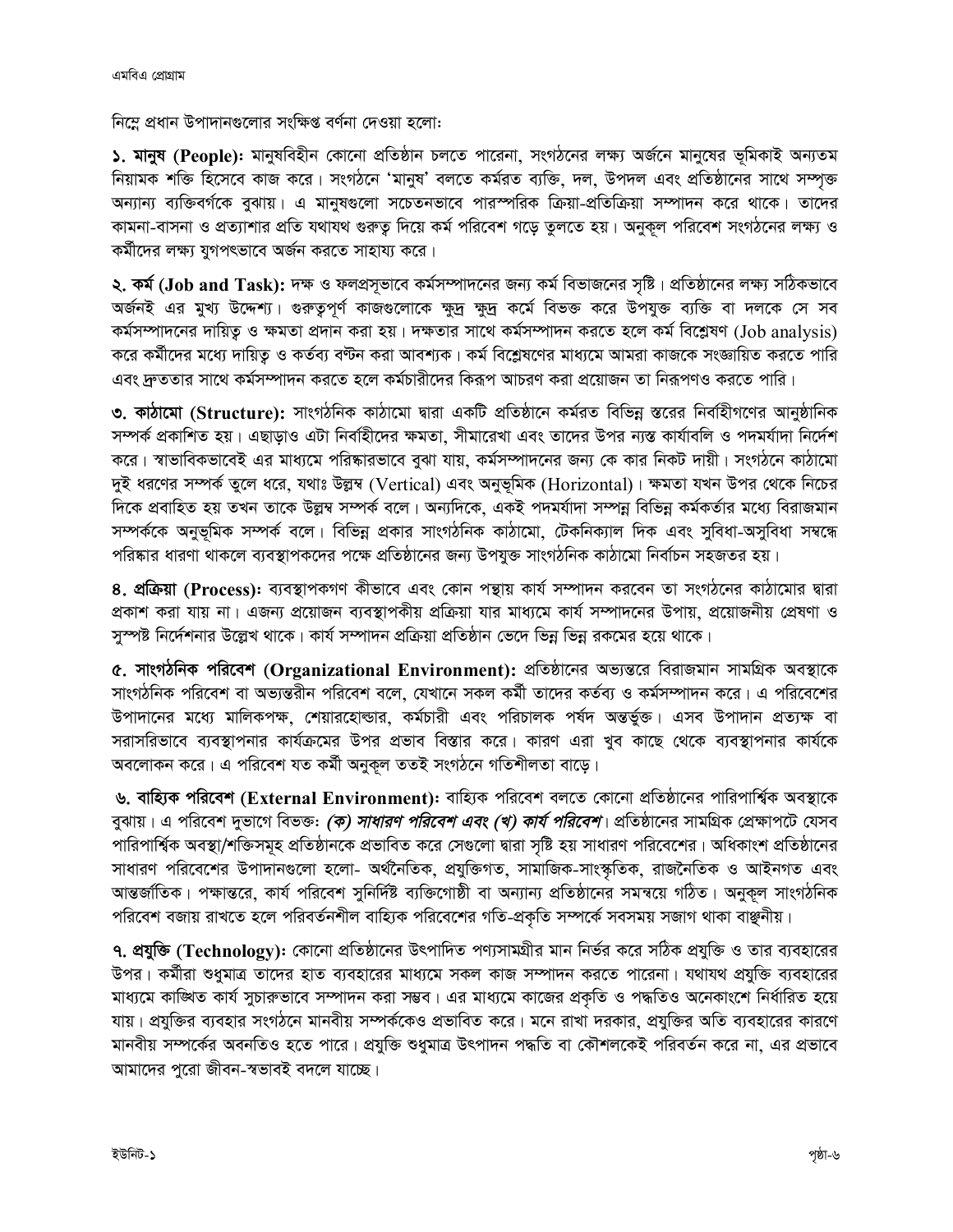#### সারসংক্ষেপ **VU7**

আচরণ বিজ্ঞানের একটি শাখা হচ্ছে সাংগঠনিক আচরণ, যার উদ্ভব মূলত: বৈজ্ঞানিক ব্যবস্থাপনার দুর্বলতাকে কাটিয়ে ওঠা। বৈজ্ঞানিক ব্যবস্থাপনায় শ্রমিক বা কর্মীকে যন্ত্র মনে করা হতো। সাংগঠনিক আচরণ সব বিষয়ের সারমর্ম। সাংগঠনিক আচরণ শুধু সংগঠনেই নয় আমাদের বাস্তব জীবনেও প্রভাব ফেলে। সময়ের বিবর্তনের সাথে সাথে সংগঠনে কর্মীর আচরণও খুব বেশি মূল্যায়িত হচ্ছে। সংগঠনের আকার যত বাড়ছে সাংগঠনিক আচরণের গুরুত্বও তত বাড়ছে। সাধারণ কর্মীদের আচরণগত সমস্যার কারণেও সংগঠন ব্যর্থ হয়ে যেতে পারে। এ জন্য যেসব উপাদান দ্বারা প্রতিষ্ঠানের কর্মীদের আচরণ প্রভাবিত হয় তা সম্পর্কে ব্যবস্থাপকদের সজাগ থাকতে হবে।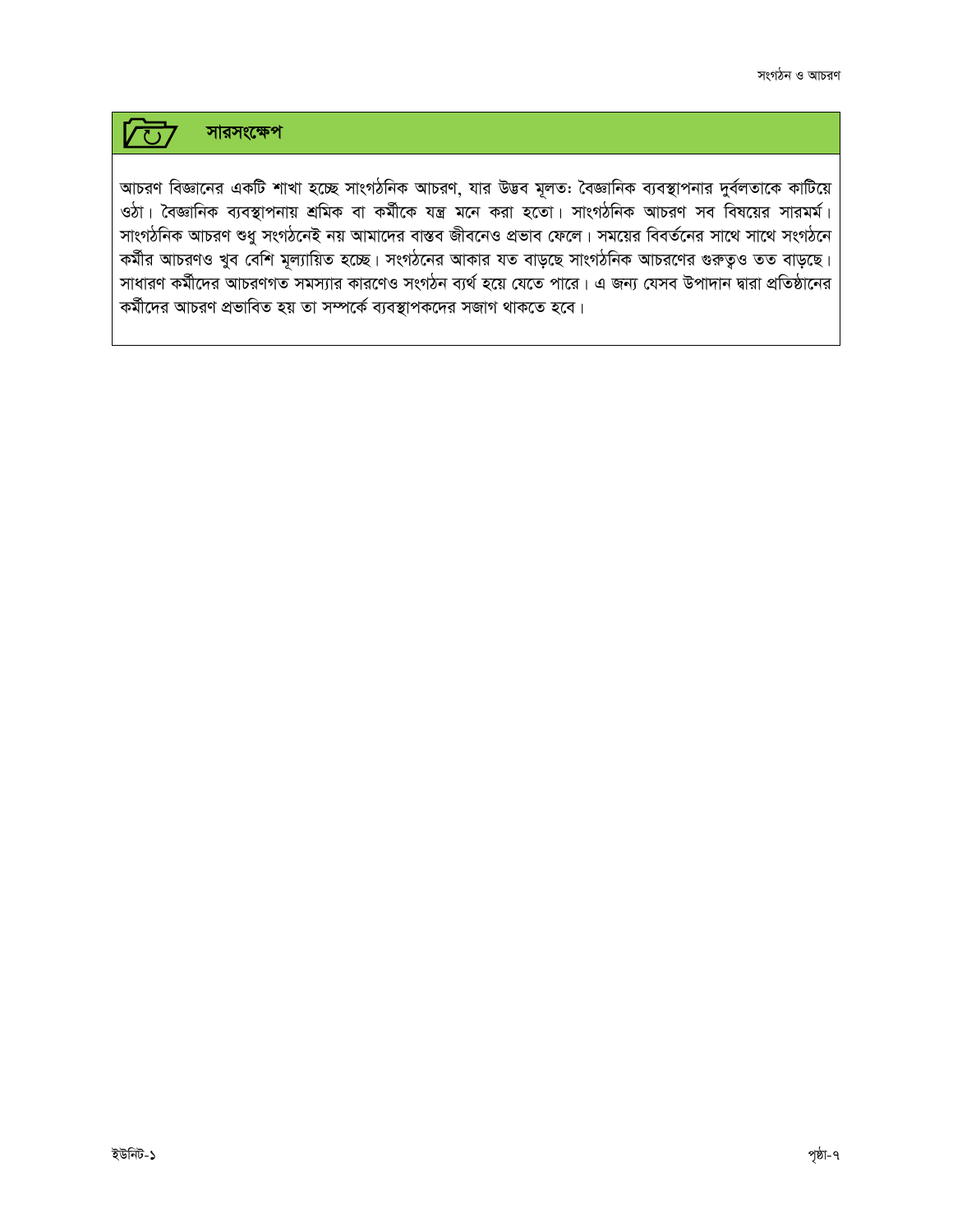## সাংগঠনিক আচরণের মৌলিক ধারণাসমূহ **Fundamental Concepts of Organizational Behavior** *cvV 1.2*



উদ্দেশ্য

*G cvV †k‡l Avcwb -*

- $\bullet$  মানুষের প্রকৃতি সম্পর্কে বলতে পারবেন।
- $\bullet$  সংগঠনের প্রকৃতি বর্ণনা করতে পারবেন।

সংগঠনে মানুষের আচরণ কিছু মৌলিক ধারণার উপর নির্ভর করে। প্রত্যক মানুষেরই সবকিছুর পেছনে তার নিজস্ব কিছু *দর্শ*ন রয়েছে। সাংগঠনিক আচরণ শাস্ত্রেও তেমনি কিছু দর্শন রয়েছে, যা দুইভাগে বিভক্ত:

*(*ক) মানুষের প্রকৃতি *(The nature of people)* 

(খ) সংগঠনের প্রকৃতি (The nature of organizations)

*নিম্নে দৰ্শনগু*লো আলোচনা করা হল:

### *ক. মানু*ষের প্রকৃতি

### **The nature of people**

মানুষের প্রকৃতি সম্পর্কে চারটি ধারণা প্রচলিত রয়েছে:

 $\lambda$ . ব্যক্তিগত পার্থক্য (Individual Differences): একটি সংগঠনে কর্মরত সকল ব্যক্তিদের মধ্যে কোনো বিষয় নিয়ে সামগ্রিকভাবে মতের মিল খুঁজে পাওয়া খুবই দুরূহ। এ কারণে প্রত্যেক ব্যক্তিকেই আলাদা মানদণ্ডে বিচার করা উচিত। ব্যক্তিগত পার্থক্যের ধারণাটি মূলত ব্যক্তির মনস্তত্যের উপর নির্ভর করে। এক ব্যক্তির সাথে আরেক ব্যক্তির সংস্কৃতি, অভিজ্ঞতা, ধর্ম ইত্যাদি মিল থাকতে পারে; কিন্তু তার মনস্তাত্বিক ভিন্নতার (যেমন: ব্যক্তিতু, মনোভাব, প্রত্যক্ষণ, শিক্ষণ, মূল্যবোধ ইত্যাদি) কারণে তাদের মধ্যে ব্যক্তিগত পার্থক্য স্বাভাবিক ভাবেই থাকতে পারে। একে এককথায় ব্যক্তিগত *cv\_©‡K¨i bxwZ (*Law of Individual Differences) *wn‡m‡e we‡ePbv Kiv nq|*

**২. পূর্ণাঙ্গ ব্যক্তি (A Whole Person):** এ ধারণাতত্ত্বে বলা হয়েছে, সংগঠনের প্রত্যেক কর্মীকে একজন পূর্ণাঙ্গ ব্যক্তি হিসেবে বিবেচনা করতে হবে। ব্যক্তিকে তার মেধা, বৈশিষ্ট্য ও দক্ষতা থেকে আলাদা করা যায়না। মানুষের বিভিন্ন গুণকে *বিভিন্নভাবে দেখা যেতে পারে, তবে সামগ্রিকভাবে মানুষকে সবকিছুর সমন্বয়ে একজন পূর্ণাঙ্গ ব্যক্তি হিসেবে স্বীকৃতি দিতে* হবে। ব্যক্তির দাম্পত্যজীবন, কর্মজীবন, রাজনৈতিক জীবন, সাংস্কৃতিক জীবন পরস্পর সম্পর্কযুক্ত। প্রতিটি মানুষ তার *ˆbc~Y¨, †gav, kvwiixK I gvbwmK me Ae¯'v wgwj‡q GKRb c~Yv©½ gvbyl|*

৩. **প্ৰেষিত আচরণ (Motivated Behavior):** আমরা আগেই জেনেছি মানুষ বিভিন্ন কারণ ও অবস্থার পরিপ্রেক্ষিতে বিভিন্ন রকম আচরণ করে। তার মধ্যে ব্যক্তির চাহিদা পরণের তাগিদ অন্যতম। সংগঠনের কার্যক্রম সঠিকভাবে পরিচালনার জন্য প্রেষণা অনস্বীকার্য। যেমন- কর্মীদের দিয়ে যদি অতিরিক্ত সময় কাজ করাতে হয় তাহলে তাদের প্রেষণা *দা*নের প্রয়োজন রয়েছে। এক্ষেত্রে আর্থিক সবিধা প্রদান করে তাদেরকে কাজে উদ্বদ্ধ করা যায়।

*8.* মূল্যবোধ (Values)ঃ প্রত্যেক মানুষেরই জন্মের পর থেকে বয়সের বিভিন্ন ধাপে তার নিজস্ব কিছু মূল্যবোধের সৃষ্টি হয়। এর দ্বারা ব্যক্তি ব্যাপকভাবে প্রভাবিত হয়। তাই ইচ্ছে করলেই তাকে দিয়ে যে কোনো কাজ করানো সম্ভব হয় না। *ZvB Zvi gh©v`v‡K mgybœZ †i‡L e¨emv‡qi Ab¨vb¨ Dcv`v‡bi ga¨Kvi cv\_©K¨ we‡ePbvq †i‡L cÖ‡qvRbxq wm×všÍ নিতে হবে।*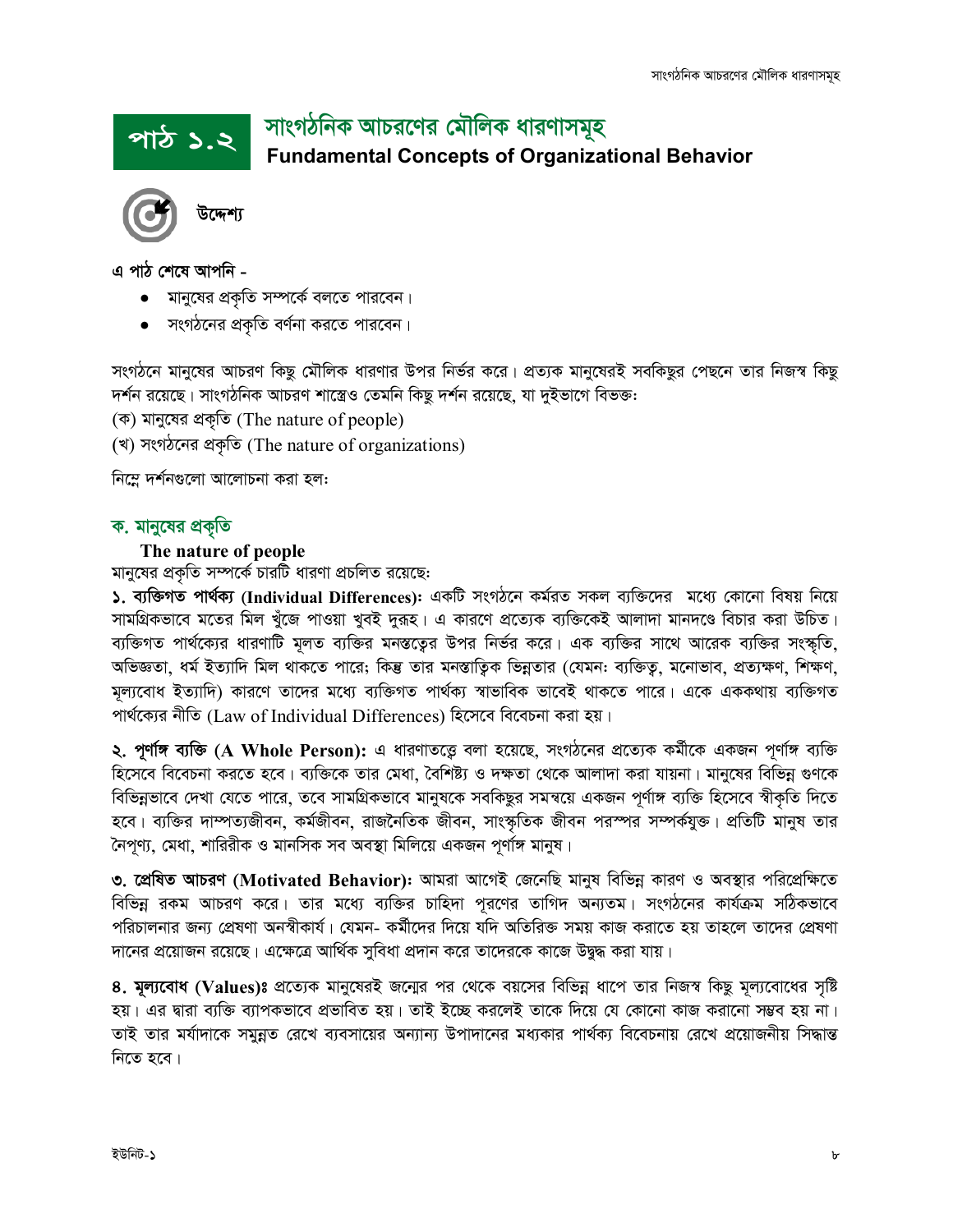### খ. সংগঠনের প্রকৃতি

### The Nature of organization

সংগঠনের প্রকৃতি সংক্রান্ত দুইটি ধারণা প্রচলিত রয়েছে:

১. সামাজিক ব্যবস্থা (Social System): প্রত্যেক প্রতিষ্ঠান সমাজের একটি অংশ, এ কারণে প্রতিষ্ঠান তার কার্যক্রম সমাজের রীতিনীতি ও অন্যান্য সামাজিক উপাদান দ্বারা নিয়ন্ত্রিত ও পরিচালিত হয়ে থাকে। ঠিক তেমনি মানুষও সমাজের বিভিন্ন উপাদান দ্বারা প্রভাবিত হওয়ার কারণে তার মনস্তাতিক, সামাজিক ভূমিকা ও মর্যাদা প্রতিষ্ঠানের মাধ্যমেই অর্জন করার চেষ্টা করে।

সামাজিক ব্যবস্থা প্রতিষ্ঠানের উপর ব্যাপক প্রভাব বিস্তার করে। আমাদের দেশে যেসব বিদেশী প্রতিষ্ঠান তাদের কার্যক্রম চালাচ্ছে, তারা তাদের সামাজিক ব্যবস্থাকে অনুসরণ না করে আমাদের সমাজব্যবস্থাকে অনুসরণ করেই তাদের প্রতিষ্ঠানের কর্মকাণ্ড পরিচালনা করছে। এর মূল কারণই হচ্ছে সংগঠন ও সামাজিক ব্যবস্থা যা একে অপরকে প্রভাবিত করে।

২. পারস্পরিক স্বার্থ (Natural Interest): প্রতিষ্ঠান তার প্রতিষ্ঠানে কর্মরত জনগোষ্ঠী ও তার নিজের স্বার্থ নিয়ে, অর্থাৎ পারস্পরিক স্বার্থ নিয়েই সংগঠিত ও পরিচালিত হয়। নির্ধারিত লক্ষ্য ও উদ্দেশ্য অর্জনের জন্য কর্মীরা সংগঠনকে সহায়তা করে, তেমনি সংগঠন ও কর্মীদের প্রয়োজন ও চাহিদা পূরণে সদা সচেষ্ট থাকে। অর্থাৎ সংগঠনের উদ্দেশ্য হচ্ছে নিজের ও কর্মীদের লক্ষ্য অর্জনে পারস্পরিক স্বার্থ ও সহযোগিতার ক্ষেত্রে অভিন্ন ধারণা পোষণ করা।

সারসংক্ষেপ

সংগঠনে মানুষের আচরণ কিছু মৌলিক ধারণার উপর নির্ভর করে। প্রত্যক মানুষেরই সবকিছুর পেছনে তার নিজস্ব কিছু দর্শন রয়েছে। সাংগঠনিক আচরণ শাস্ত্রেও তেমনি কিছু দর্শন রয়েছে, যা দুইভাগে বিভক্ত: মানুষের প্রকৃতি এবং সংগঠনের প্রকৃতি। মানুষের প্রকৃতি সম্পর্কে চারটি ধারণা প্রচলিত রয়েছে, যথা- ব্যক্তিগত পার্থক্য, পূর্ণাঙ্গ ব্যক্তি, প্রেষিত আচরণ এবং মূল্যবোধ। অন্যদিকে, সংগঠনের প্রকৃতি সংক্রান্ত দুইটি ধারণা প্রচলিত রয়েছে, যথা- সামাজিক ব্যবস্থা এবং পারস্পরিক স্বার্থ। ব্যবস্থাপকদের এ দুটি দর্শন ভালভাবে বুঝা অত্যন্ত গুরুতুপূর্ণ। এ দুটি দর্শনের অন্তর্গত উপাদানগুলো বিভিন্নভাবে কর্মীর আচরণকে ব্যাপকভাবে প্রভাবিত করে।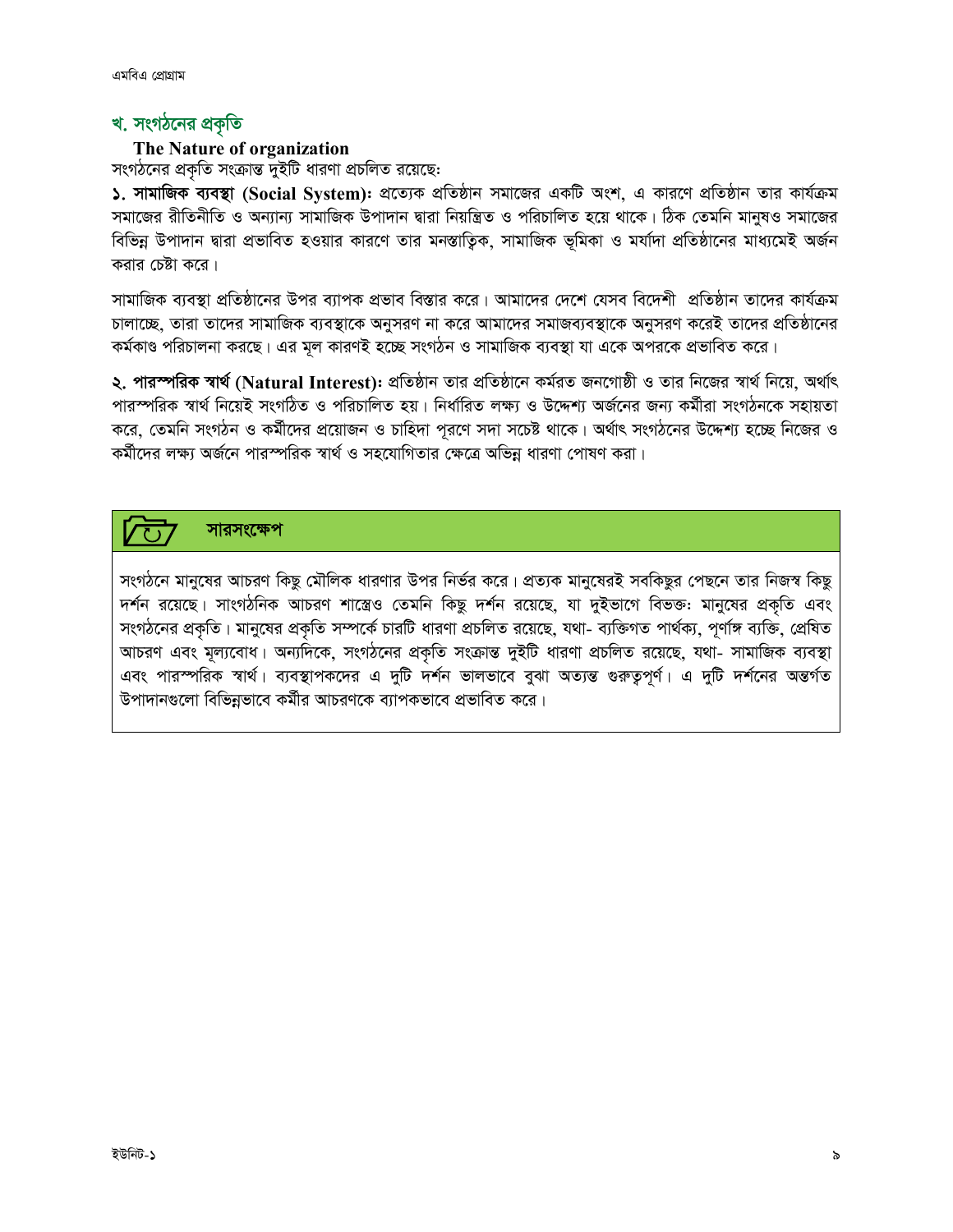### ব্যবস্থাপকীয় ভূমিকা, দক্ষতা ও কাৰ্যাবলি পাঠ ১.৩ **Managerial Roles, Skills and Functions**



উদ্দেশ্য

এ পাঠ শেষে আপনি -

- ব্যবস্থাপকদের ভূমিকা সম্পর্কে বলতে পারবেন।
- ব্যবস্থাপকদের দক্ষতা ব্যাখ্যা করতে পারবেন।
- ব্যবস্থাপনার কার্যাবলি বর্ণনা বলতে পারবেন।

ব্যবস্থাপক যদি তার ভূমিকা সম্পর্কে সজাগ থাকে, তার দক্ষতা থাকে এবং ব্যবস্থাপকীয় কার্যাবলি সুষ্ঠূভাবে সম্পাদন করে, তাহলে কর্মীদের মধ্যে কর্মচাঞ্চল্যের সৃষ্টি হয়। কর্মচঞ্চল কর্মী মানেই সুখী কর্মী ও উৎপাদনক্ষম কর্মী, ফলাফল- অধিক উৎপাদন। এ থেকে এটা পরিষ্কার, সংগঠনে ব্যবস্থাপকের ভূমিকা, তার দক্ষতা ও কার্যাবলির উপর কর্মীদের আচরণ অনেকাংশে নির্ভর করে। এ পাঠে এ তিনটি বিষয় সম্পর্কে আলোচনা করা হলো।

### ব্যবস্থাপকীয় ভূমিকা

### **Managerial Roles**

একজন ব্যবস্থাপক যে স্তরেই কাজ করুক না কেন, তাকে কিছু মূখ্য ভূমিকা পালন করতে হয়। ম্যালগিনা বিশ্ববিদ্যালয়ের প্রফেসর হেনরি মিন্জবার্গ (Henry Mintzberg) একটি গবেষণার তথ্যের ভিত্তিতে ব্যবস্থাপকদের সামগ্রিক কর্মকাণ্ড বা ভূমিকাকে তিনটি ভাগে ভাগ করেছেন। এ পদ্ধতির মূল প্রতিপাদ্য বিষয় হলো ব্যবস্থাপক বাস্তবে যা করেন তা পর্যবেক্ষণ করা এবং এ পর্যবেক্ষনলব্ধ ফলাফলের ভিত্তিতে ব্যবস্থাপকের কার্যাবলি বা ভূমিকা কী কী হতে পারে সে সম্পর্কে উপসংহারে আসা।



চিত্র: ব্যবস্থাপকের ভূমিকা

বিভিন্ন সংগঠনের পাঁচজন প্রধান কার্য নির্বাহীর কার্যকলাপের উপর সুবিন্যস্ত পদ্ধতিতে সমীক্ষা চালিয়ে হেনরি মিনজবার্গ দেখেছেন যে, পরিকল্পনা, সংগঠন, নির্দেশদান, সমন্বয় ও নিয়ন্ত্রণ - এ চিরাচরিত শ্রেণিবিন্যাসকৃত কার্যাবলির বাইরেও আরো বহুবিধ কাজে ব্যবস্থাপকগণ জড়িত থাকেন। বিভিন্ন কার্যাবলিকে তিনি তিনটি মুখ্য ভূমিকাভুক্ত কাজে বিভক্ত করেছেন: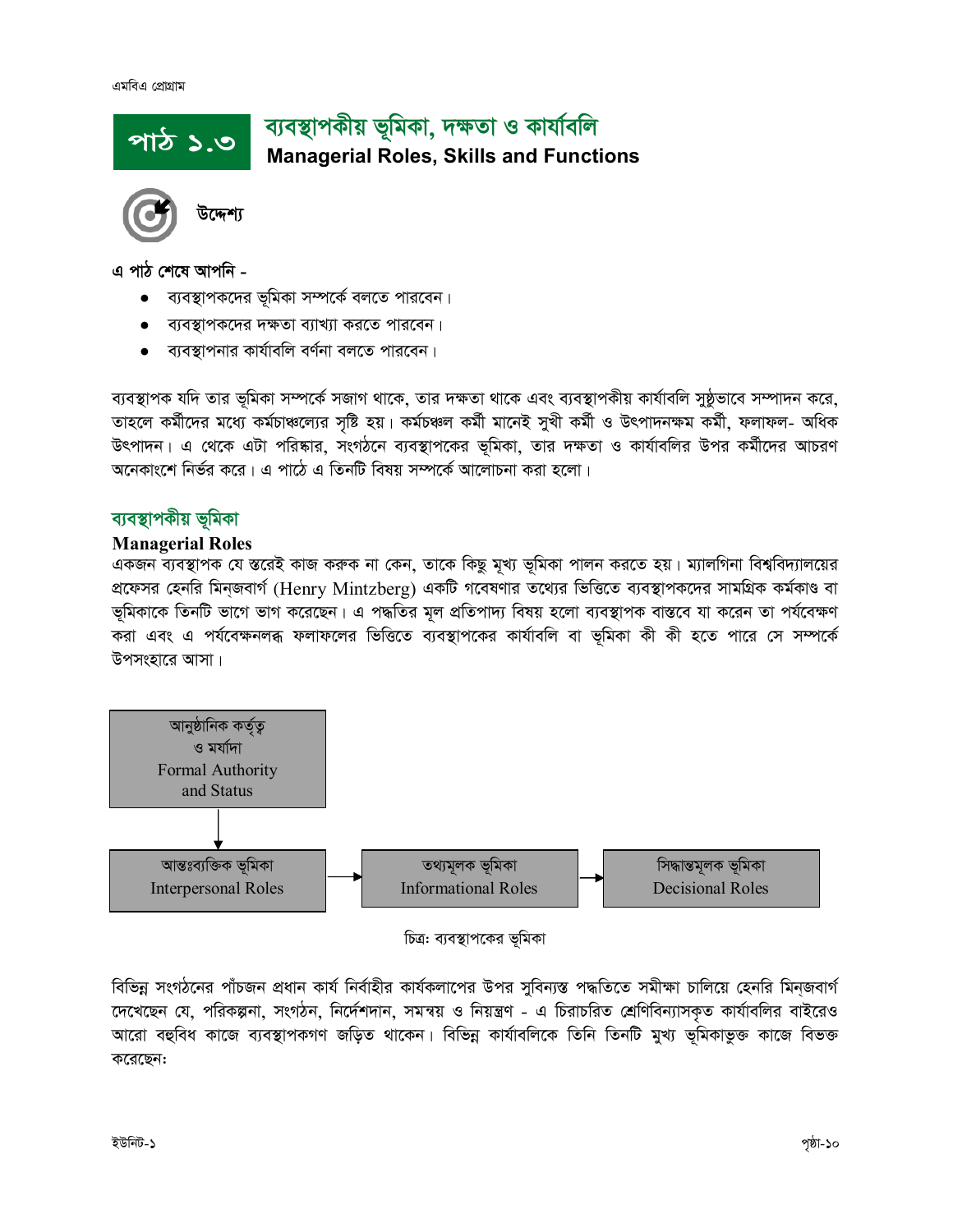ক. আন্ত:ব্যক্তিক ভূমিকা: এক্ষেত্রে ব্যবস্থাপক তিন ধরনের ভূমিকায় অবতীর্ণ হন। অভিভাবকের ভূমিকায় প্রতিষ্ঠানের প্রতিনিধি হিসেবে বিভিন্ন সামাজিক কর্মকান্ড সম্পাদন, নেতৃত্বের ভূমিকা এবং সংযোগ রক্ষাকারী ভূমিকা।

খ. তথ্যমূলক ভূমিকা: এখানেও ব্যবস্থাপক তিন ধরনের ভূমিকা গ্রহণ করেন। তথ্য গ্রহণকারীর ভূমিকায় একটি প্রতিষ্ঠানের কার্য পরিচালনা সংক্রান্ত তথ্য গ্রহণ, তথ্য সরবরাহকারীর ভূমিকায় অধীনস্থদের নিকট তথ্য সরবরাহকরণ এবং মুখপাত্রের ভূমিকায় প্রতিষ্ঠানের বাইরের লোকজনের নিকট তথ্য প্রদান।

**গ. সিদ্ধান্তমূলক ভূমিকা:** সৰ্বশেষ, মিনজবাৰ্গ চাৱটি ভূমিকা চিহ্নিত করেছিলেন। উদ্যোক্তার ভূমিকা, বিশৃংখলা নিরোধকারীর ভূমিকা, সম্পদ বণ্টনকারীর ভূমিকা এবং মধ্যস্থকারীর ভূমিকা।

বিভিন্ন ভূমিকায় একজন ব্যবস্থাপক যেসব কার্য সম্পাদন করেন তা নিম্নে সংক্ষেপে তুলে ধরা হলো।



চিত্র: বিভিন্ন ভূমিকায় একজন ব্যবস্থাপকের কার্যাবলি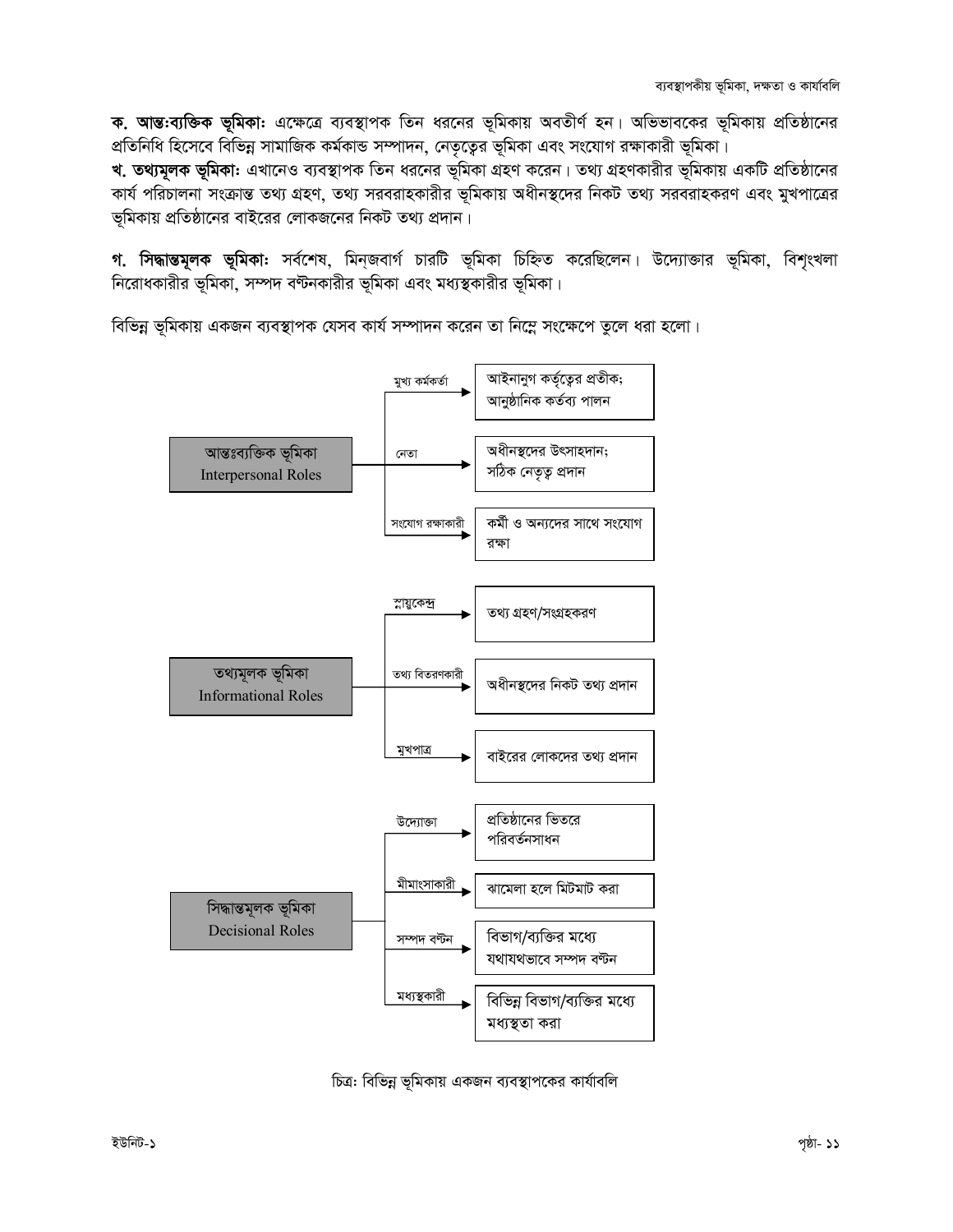এমবিএ প্রোগ্রাম

### ব্যবস্থাপকীয় দক্ষতা

### **Managerial Skills**

ব্যবসায় ক্ষেত্রে হোক অথবা অন্য যেকোন ক্ষেত্রেই হোক না কেন, একজন সফল ব্যবস্থাপকের কতিপয় দক্ষতা থাকা প্রয়োজন। গবেষণার মাধ্যমে প্রাপ্ত তথ্যের ফলাফলের ভিত্তিতে নেতৃত্বের সফলতার জন্য চার প্রকার দক্ষতা থাকা অপরিহার্য। ব্যবস্থাপকের সাফল্যের সাথে সংশ্লিষ্ট দক্ষতাসমূহ পরের পাতায় চিত্রের সাহায্যে দেখানো হয়েছে।



চিত্র: ব্যবস্থাপকের বিভিন্ন প্রকার দক্ষতা।

১. কারিগরি দক্ষতা (Technical Skills): কারিগরি দক্ষতা বলতে ব্যক্তির যে কোনো ধরনের প্রক্রিয়া বা কৌশল সম্পর্কিত জ্ঞান বা যোগ্যতাকে (ability) বুঝায়। উদাহরণস্বরূপ, হিসাব বিজ্ঞানী, প্রকৌশলী, টাইপিস্ট এবং ছুতারের কথা বলা যায়। এসব পেশাদার ব্যক্তিদের অর্জিত জ্ঞান এবং দক্ষতা ও যোগ্যতাকে কারিগরি দক্ষতা বলা হয়। এ দক্ষতাগুলো অপারেটিং লেভেলে খুবই গুরুত্বপূর্ণ। অর্থাৎ, ব্যবস্থাপনার সর্বনিম্ন পর্যায়ে এ ধরনের দক্ষতা অত্যাবশ্যকীয়। কিন্তু নিচের লেভেলের কর্মীরা যদি নেতৃত্বে আসে তাহলে এ ধরনের দক্ষতা সাধারণত খুবই কম গুরুত্বপূর্ণ বলে মনে করে। কোনো কর্মী পদোন্নতি পেয়ে উপরের পদে আরোহণ করতে থাকলে এ ধরনের দক্ষতার গুরুতূ তখন ক্রমশ কমতে থাকে এবং অন্যান্য দক্ষতাগুলোর প্রয়োজন বেডে যায়।

২. মানবীয় সম্পর্ক দক্ষতা (Human Relations Skills): এ ধরনের দক্ষতা বলতে, লোকের সাথে কার্যকরভাবে কাজ করার এবং দলগত কার্য সম্পাদনের যোগ্যতাকে বুঝায়। ব্যবসা প্রতিষ্ঠানে শ্রমিক-কর্মচারী, কর্মকর্তা ইত্যাদি বিভিন্ন শ্রেণির লোক যৌথভাবে লক্ষ্য অর্জনে নিয়োজিত থাকে। উচ্চপদস্থ কর্মকর্তাদের সাথে নিমুপদস্থ লোকদের মধ্যকার সম্পর্ক বজায় রাখার জন্য ব্যবস্থাপককে যোগাযোগে দক্ষ হতে হয়। উচ্চপদস্থ কর্মকর্তাদের জন্য এ ধরনের দক্ষতা খুবই প্রয়োজন। এ ধরনের দক্ষতা ছাডা কোনো ব্যবস্থাপকের পক্ষেই সফলতার সাথে কার্যনির্বাহ করা সম্ভব নয়।

৩. অনুধাবন দক্ষতা (Conceptual Skills): একজন ব্যবস্থাপকের সাংগঠনিক বিষয়াদির বিভিন্ন দিক সঠিকভাবে হৃদয়ঙ্গম করার ক্ষমতাই হলো তার অনুধাবন দক্ষতা। এরূপ দক্ষতা ব্যবস্থাপকের চিন্তন-শক্তির (thinking ability) উপর নির্ভর করে। ব্যবস্থাপকের এমন ধরনের মানসিক ক্ষমতা থাকা দরকার যা দিয়ে তিনি বুঝতে পারেন সংগঠনের কার্যকলাপ কীভাবে পরিচালিত হচ্ছে, বহির্জগতের সাথে সংগঠনের সম্পর্ক কিরূপ থাকা প্রয়োজন এবং বর্তমানে কিরূপ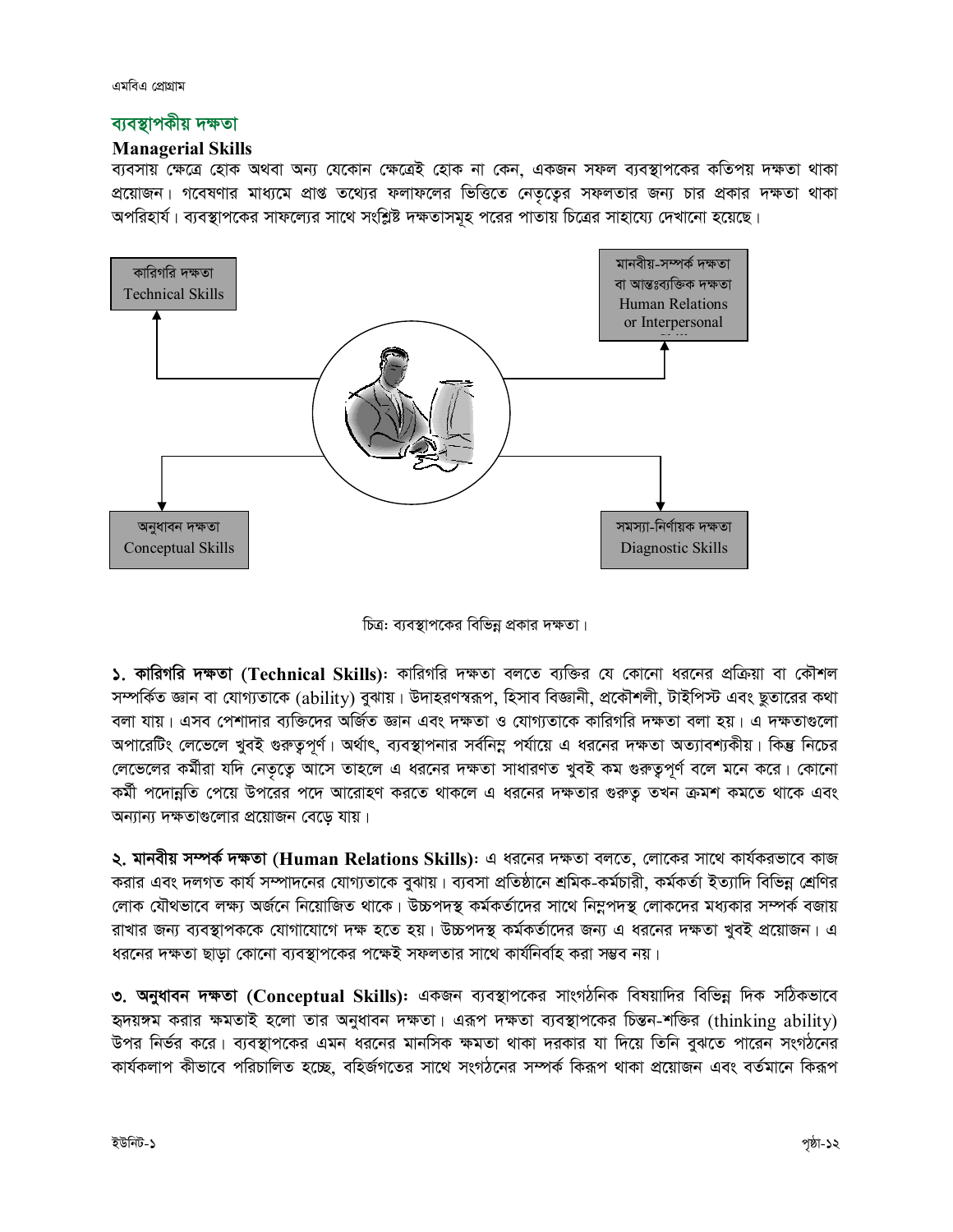আছে, সংগঠনের বিভিন্ন অংশের মধ্যে সামঞ্জস্য বিধান করা যায় কীভাবে। সোজা কথায়, সংগঠনকে সার্বিকভাবে বুঝার ক্ষমতাই অনুধাবন ক্ষমতা।

8. সমস্যা নির্ণায়ন ক্ষমতা (Diagnostic Skills): ডাক্তার যেমন রোগীর লক্ষণ বিশ্লেষণ করে রোগ নির্ণয় করেন. তেমনি একজন ব্যবস্থাপককেও প্রতিষ্ঠানের সমস্যাবলি বিশ্লেষণ করে সমস্যার সমাধান দিতে হয়। তাই ব্যবস্থাপকের সমস্যা নির্ণায়ন ক্ষমতা থাকা অপরিহার্য। সংগঠনের বিভিন্ন স্তরে ব্যবস্থাপকের দক্ষতার মিশ্রণ (Skill-mix) কিরূপ হয়ে থাকে তা ব্যবস্থাপকের দক্ষতাসমূহ এবং স্তরভেদে দক্ষতার মিশ্রণ চিত্রে (পরের পাতা লক্ষ করুন) দেখানো হয়েছে। সব স্তরের ব্যবস্থাপকের মধ্যে চারটি দক্ষতার সবগুলো সমানভাবে থাকে না (বা থাকার দরকার নেই)। সব স্তরের জন্য সবগুলো গুরুতুপূর্ণও নয়। যেমন- নিমু স্তরের ব্যবস্থাপকেরা কারিগরি ও মানবীয়/আন্তঃব্যক্তিক দক্ষতার উপর বেশি নির্ভর করেন এবং অনুধাবন দক্ষতা ও সমস্যা-নির্ণায়ন দক্ষতার উপর সর্বাধিক গুরুতু আরোপ করেন।



চিত্র: ব্যবস্থাপকের দক্ষতাসমূহ এবং স্তরভেদে দক্ষতার মিশ্রণ।

### ব্যবস্থাপনার কার্যাবলি

### **Functions of Management**

যদিও ব্যবস্থাপকেরা বহু রকমের কাজ করে থাকেন, তাদের কাজগুলোকে কতিপয় সাধারণ বৈশিষ্ট্যের ভিত্তিতে গণ্ডিবদ্ধ করে প্রধানত চারটি প্রধান কার্যাবলিতে বিভক্ত করে আলোচনা করা হয়ে থাকে। এ চারটি প্রধান কার্যাবলির ভেতরে অন্যান্য প্রাসঙ্গিক বা মিল-থাকা কার্যসমূহ অন্তর্ভুক্ত করা হয়। এ চারটি ব্যবস্থাপকীয় কাজ হলো: পরিকল্পন, সংগঠিতকরণ, নেতৃতুদান ও নিয়ন্ত্রণ। উক্ত কাজগুলোর প্রেক্ষাপটে ব্যবস্থাপনাকে একটি প্রক্রিয়া হিসেবে অভিহিত করা হয়। প্রতিষ্ঠানের কর্মীবাহিনীর কর্ম-প্রচেষ্টা এবং প্রাতিষ্ঠানিক লক্ষ্য অর্জনের নিমিত্তে প্রাতিষ্ঠানিক সম্পদের ব্যবহার সম্পর্কিত পরিকল্পন, সংগঠিতকরণ, নেতৃতুদান ও নিয়ন্ত্রণের প্রক্রিয়াই হলো ব্যবস্থাপনা।

সাধারণভাবে "প্রক্রিয়া" (process) হলো, কোন কাজ করার সুসংবদ্ধ উপায় (systematic way of doing thing)। ব্যবস্থাপনাকে প্রক্রিয়া বলা হয় এজন্য যে, সব ব্যবস্থাপকই কাজ্ঞিত লক্ষ্য অর্জনের জন্য কতিপয় পারস্পরিক সম্পর্কযুক্ত কাজে নিয়োজিত থাকেন।

ব্যবস্থাপনা প্রক্রিয়ার উপাদানগুলোই ব্যবস্থাপনার কার্যাবলি। ইদানিংকালে ব্যবস্থাপনার প্রথম কার্য 'পরিকল্পন'- এর সাথে ব্যবস্থাপনা-বিশারদগণ 'সিদ্ধান্ত গ্রহণ'-কেও একসঙ্গে ব্যবহারের পক্ষপাতি। তদানুযায়ী, ব্যবস্থাপনা প্রক্রিয়ার উপাদানসমূহ/ব্যবস্থাপনার মৌলিক কার্যাবলি পরের পাতায় চিত্রের সাহায্যে দেখানো হয়েছে।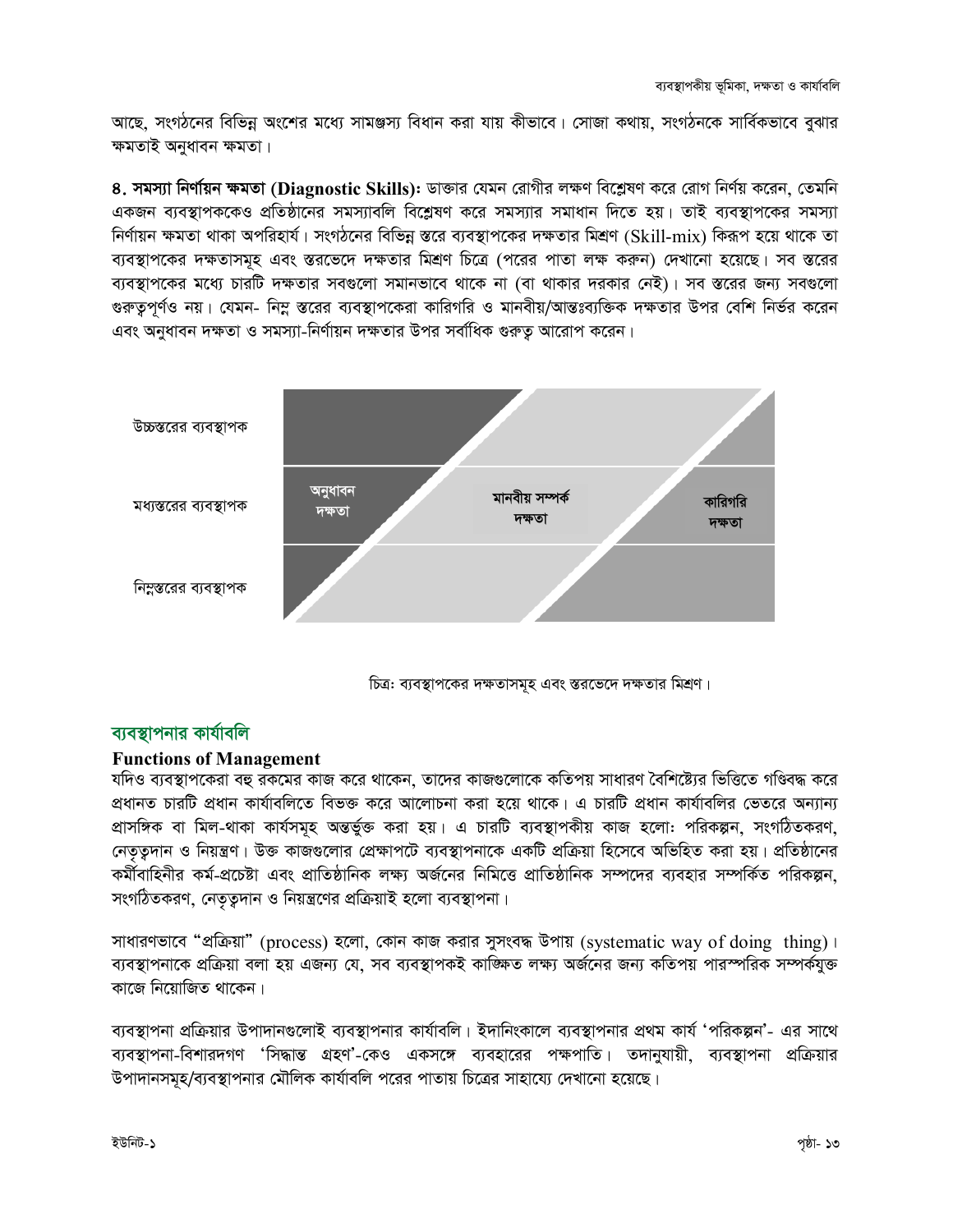এমবিএ প্রোগ্রাম

() পরিকল্পন ও সিদ্ধান্তগ্রহণ (Planning and Decision Making)ঃ সহজভাবে বলা যায়, পরিকল্পন মানে, প্রতিষ্ঠানের লক্ষ্যমালা প্রণয়ন এবং এগুলো অর্জনের জন্য সর্বোত্তম উপায় নির্ধারণ। আর সিদ্ধান্ত গ্রহণ হলো, পরিকল্পন প্রক্রিয়ার অংশ। কতিপয় বিকল্প কর্মপন্থার মধ্য থেকে একটি পন্থা নির্বাচন করার সাথে সিদ্ধান্তগ্রহণ জড়িত। পরিকল্পন ও সিদ্ধান্ত ভবিষ্যত-কাৰ্যাবলির পথ-নির্দেশ হিসেবে কাজ করে এবং ব্যবস্থাপকীয় ফলপ্রসূতা বা দক্ষতা বজায় রাখতে সহায়তা করে। পরিকল্পন প্রক্রিয়ার মাধ্যমে প্রণীত পরিকল্পনা ব্যবহার করে প্রতিষ্ঠান লক্ষ্যার্জনের জন্য প্রয়োজনীয় সম্পদ সংগ্রহ করে এবং যথাস্থানে ও যথাসময়ে ব্যবহার করে; কর্মীরা নির্বাচিত লক্ষ্য ও কর্মসূচির সাথে সংগতি রেখে কর্ম সম্পাদন করে; এবং লক্ষ্যার্জনের অগ্রগতি পরিমাপ ও মনিটরিং করা হয় যাতে প্রয়োজনবোধে প্রতিবিধানমূলক ব্যবস্থা গ্রহণ করা যায়।

পরিকল্পন প্রক্রিয়ার প্রথম ধাপ হলো প্রতিষ্ঠানের জন্য লক্ষ্য (goals/objectives) নির্ধারণ করা। প্রতিষ্ঠানের প্রতিটি বিভাগ ও সেকশনের জন্য লক্ষ্য নির্ধারণ করা হয়। এরপর লক্ষ্যের সাথে মিল রেখে সুশৃংখল উপায়ে লক্ষ্যার্জনের জন্য কৰ্মসূচি (programs) নিৰ্ধাৱণ করা হয়।



চিত্র: ব্যবস্থাপনা প্রক্রিয়ার আন্ত:ক্রিয়াশীল প্রকৃতি

(২) সংগঠিতকরণ (Organizing): পরিকল্পনের পরই সংগঠিতকরণের কাজ শুরু। সংগঠিতকরণ (কেউ কেউ 'সংগঠন' বলে থাকে) হলো কর্মীদের মধ্যে কাজ বণ্টন করা, বিভিন্ন কাজকে সাধারণ বৈশিষ্ট্যের ভিত্তিতে গ্রুপিং করা, সাংগঠনিক কাঠামো সৃষ্টি করা এবং কর্তৃত্ব ও রিপোটিং সম্পর্ক নির্ধারণ করা, কর্মী নিয়োগ ও তাদের প্রশিক্ষণ দেয়া ইত্যাদি। কর্মী-সংস্থান (staffing) সংগঠিতকরণেরই একটি অংশ, যদিও কোনো কোনো গ্রন্থকার কর্মী-সংস্থানকে আলাদা কার্য হিসেবে দেখিয়েছেন।

(৩) নেতৃত্বদান (Leading): প্রতিষ্ঠানের জন্য পরিকল্পনা প্রণয়ন ও প্রতিষ্ঠানের সম্পদ ও কার্যাবলি সংগঠিত করার পর পরিকল্পনা মোতাবেক কর্মসম্পাদনের জন্য কর্মীদেরকে নেতৃত্ব দেয়া অপরিহার্য। সর্বশ্রেষ্ঠ পরিকল্পনা ও সর্বোত্তম সম্পদ সম্পূর্ণ মূল্যহীন যদি সেগুলো বাস্তবায়ন ও ব্যবহারের জন্য যথোপযুক্ত নেতৃত্ব দেয়া না যায়। কর্মীদেরকে পরিচালনা করা, তাদেরকে প্রভাবিত করা এবং তাদের মধ্যে কাজ করার আগ্রহকে উদ্দীপিত করা (অর্থাৎ প্রেষণাদান) ইত্যাদি নেতৃতুদানের অন্তৰ্ভুক্ত। একেকজন ব্যবস্থাপককে একেকজন নেতা হিসেবে তার অধীনস্থদের পরিচালিত করতে হয়। নেতা হিসেবে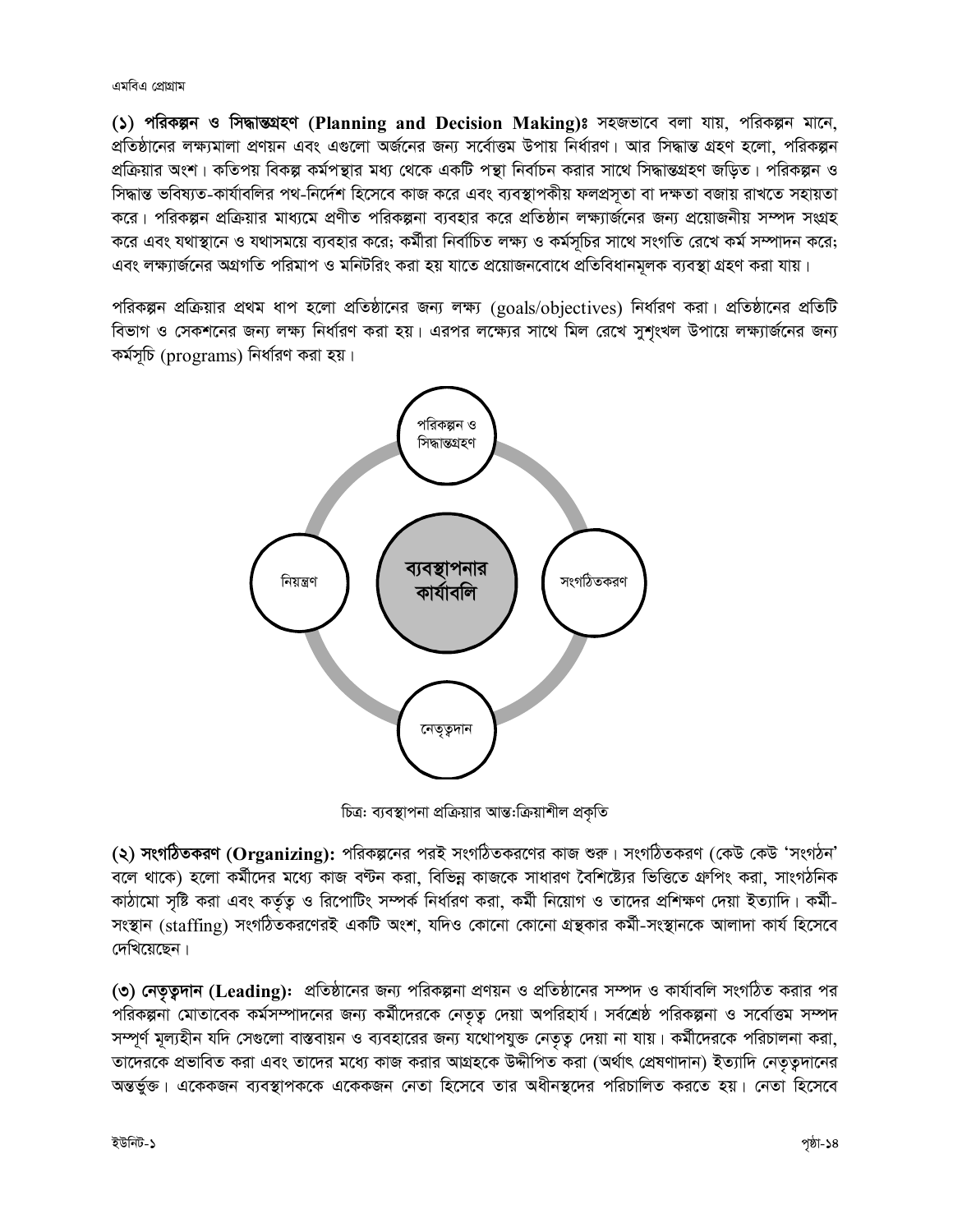ব্যবস্থাপক কর্মীদের নিদের্শনা প্রদান করেন, নেতৃত্ব দেন, তাদের সাথে সার্বক্ষণিক যোগাযোগ রক্ষা করেন এবং তাদের প্রেষণার ব্যবস্থা করেন।

(8) **নিয়ন্ত্রণ (Controlling)ঃ** ব্যবস্থাপনা প্রক্রিয়ার শেষ ধাপ হলো নিয়ন্ত্রণ। ব্যবস্থাপক প্রথম ধাপে প্রণীত পরিকল্পনার আলোকে কর্মীদেরকে যেসব কার্য সম্পাদন করার জন্য নির্দেশ দেন সেগুলো তারা সঠিকভাবে করছে কী-না মূলত তা দেখাই হলো নিয়ন্ত্রণ। কাজের অগ্রগতি মনিটরিং করা নিয়ন্ত্রণের মূল উদ্দেশ্য। নির্দিষ্ট সময়েও পরিকল্পিত পন্থায় পূর্ব-নির্ধারিত সম্পদ ব্যবহারের মাধ্যমে লক্ষ্যে পৌঁছার জন্য কর্মীদের কর্মকাণ্ড ও সম্পদের ব্যবহার নিয়ন্ত্রণ করা প্রয়োজন। নিয়ন্ত্রণকালে সমস্যা ধরা পড়লে সাথে সাথে প্রতিকারমূলক ব্যবস্থা গ্রহণ করা হয়।

সারা পৃথিবীব্যাপী ব্যবস্থাপনায় বহু রকমের পরিবর্তন এসেছে। প্রতিষ্ঠানের আয়তন বেড়েছে, কর্মী সংখ্যা বহুগুণে বৃদ্ধি পেয়েছে, শিক্ষিত ও প্রশিক্ষিত কর্মীরা প্রতিষ্ঠানের সিদ্ধান্তে অংশগ্রহণ করছে, এক দেশের প্রতিষ্ঠান অন্যান্য দেশে কার্যক্রম সম্প্রসারিত করছে। ফলে প্রতিষ্ঠানের ব্যবস্থাপকদেরকেও বিভিন্নমুখী চ্যালেঞ্জ মোকাবেলা করতে হচ্ছে। তাই বর্তমান যুগের জটিল এবং গতিশীল পরিবেশে ব্যবস্থাপকদেরকে সদাসর্বদা পরিবর্তিত অবস্থার সাথে তাল মিলিয়ে চলতে হবে। এ জটিল এবং গতিশীল পরিবেশের সাথে খাপ খাওয়াতে হলে ব্যবস্থাপকদের যেমন দক্ষ হতে হবে তেমনি তাদের ভূমিকা সম্পৰ্কে সজাগ থাকতে হবে।

### সারসংক্ষেপ

ব্যবস্থাপক যদি তার ভূমিকা সম্পর্কে সজাগ থাকে, তার দক্ষতা থাকে এবং ব্যবস্থাপকীয় কার্যাবলি সুষ্ঠূভাবে সম্পাদন করে, তাহলে কর্মীদের মধ্যে কর্মচাঞ্চল্যের সৃষ্টি হয়। একজন ব্যবস্থাপক যে স্তরেই কাজ করুক না কেন, তাকে কিছু মুখ্য ভূমিকা পালন করতে হয়। ব্যবস্থাপক বাস্তবে যা করেন তা পর্যবেক্ষণ করা এবং এ পর্যবেক্ষণলব্ধ ফলাফলের ভিত্তিতে ব্যবস্থাপকের কার্যাবলি বা ভূমিকা কী কী হতে পারে সে সম্পর্কে উপসংহারে আসা। আবার, ব্যবসায় ক্ষেত্রে হোক অথবা অন্য যেকোনো ক্ষেত্রেই হোক না কেন, একজন সফল ব্যবস্থাপকের কতিপয় দক্ষতা থাকা প্রয়োজন। ব্যবস্থাপকের সফলতার জন্য চার প্রকার দক্ষতা থাকা অপরিহার্য- কারিগরি দক্ষতা, মানবীয় সম্পর্ক দক্ষতা, অনুধাবন দক্ষতা এবং সমস্যা নির্ণায়ন ক্ষমতা। দক্ষতা অর্জনের পাশাপাশি ব্যবস্থাপকেরা বহু রকমের কাজ করে থাকেন, তাদের কাজগুলোকে কতিপয় সাধারণ বৈশিষ্ট্যের ভিত্তিতে গণ্ডিবদ্ধ করে প্রধানত চারটি প্রধান কার্যাবলিতে বিভক্ত করে আলোচনা করা হয়ে থাকে: পরিকল্পন, সংগঠিতকরণ, নেতৃত্বদান ও নিয়ন্ত্রণ।